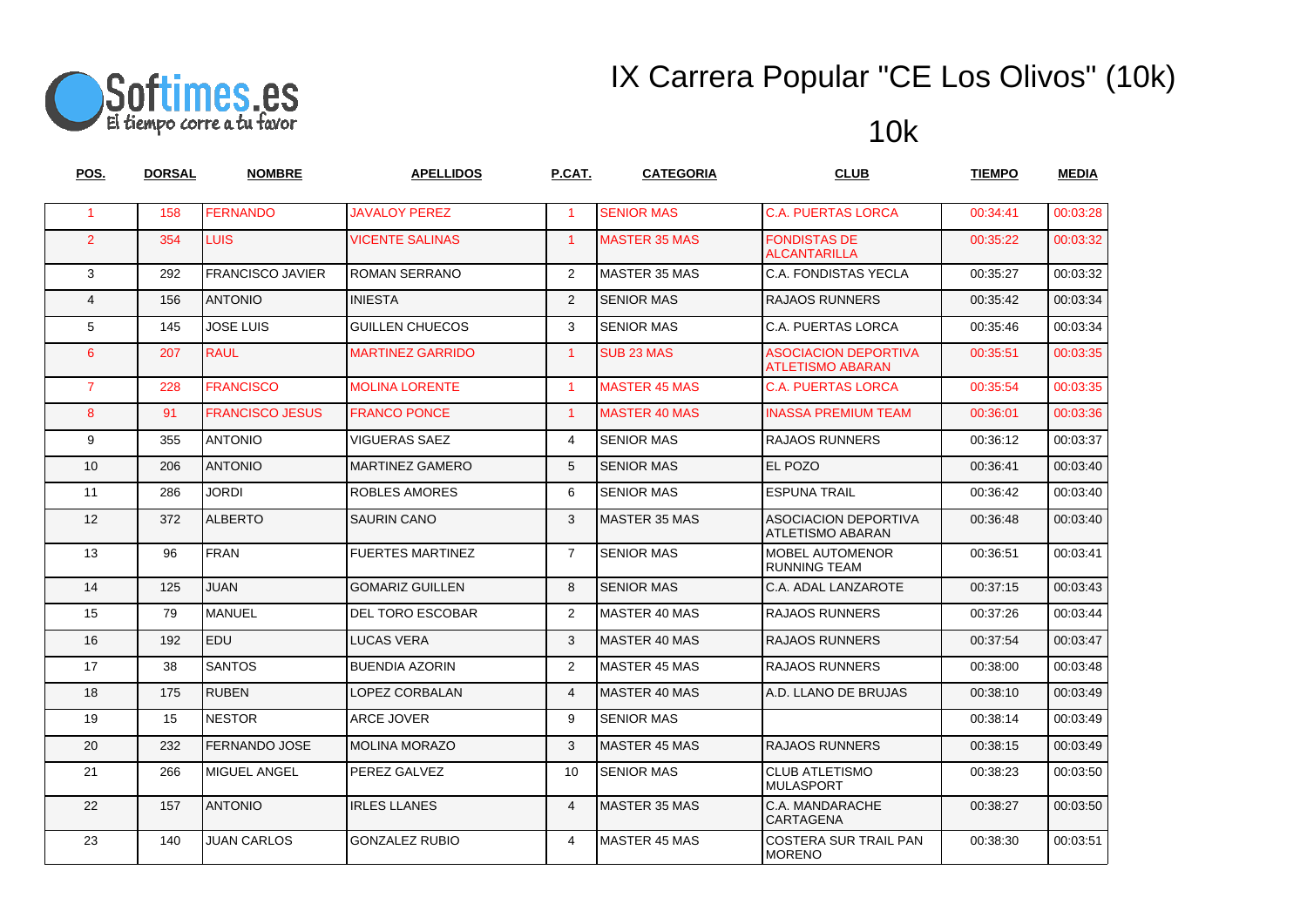

| 24 | 239 | <b>JUAN</b>              | <b>MORCILLO AVILES</b>   | $\blacktriangleleft$ | <b>MASTER 50 MAS</b>  | <b>SAN JAVIER TEAM</b>                          | 00:38:33 | 00:03:51 |
|----|-----|--------------------------|--------------------------|----------------------|-----------------------|-------------------------------------------------|----------|----------|
| 25 | 224 | <b>PEDRO</b>             | <b>MILAN JIMENEZ</b>     | $\blacktriangleleft$ | <b>MASTER 55 MAS</b>  | <b>C.A. CAMISETAS</b><br><b>ECONOMICAS ELDA</b> | 00:38:36 | 00:03:51 |
| 26 | 22  | JESUS JOAQUIN            | <b>BARBA GOMEZ</b>       | 2                    | SUB <sub>23</sub> MAS | <b>GRUPO ALCARAZ</b>                            | 00:38:46 | 00:03:52 |
| 27 | 375 | <b>BARTOLOME</b>         | <b>MAYOR ROMERO</b>      | 5                    | <b>MASTER 35 MAS</b>  | <b>FONDISTAS DE</b><br>ALCANTARILLA             | 00:38:49 | 00:03:52 |
| 28 | 367 | <b>MARCOS</b>            | <b>GODOY ROMERA</b>      | 3                    | SUB <sub>23</sub> MAS | <b>MOUNTAIN NOROESTE</b>                        | 00:38:56 | 00:03:53 |
| 29 | 77  | <b>SERGIO</b>            | DEL POZO PEREZ           | 4                    | SUB <sub>23</sub> MAS | <b>CLUB KAMPAMENTO BASE</b>                     | 00:39:03 | 00:03:54 |
| 30 | 331 | <b>CARLOS</b>            | SANCHEZ RODRIGUEZ        | 6                    | <b>MASTER 35 MAS</b>  | <b>ELEFANTES DE ZARAICHE</b>                    | 00:39:05 | 00:03:54 |
| 31 | 199 | FABIAN                   | <b>MARTIN VERA</b>       | $\overline{7}$       | MASTER 35 MAS         | <b>RAJAOS RUNNERS</b>                           | 00:39:08 | 00:03:54 |
| 32 | 362 | <b>ANTONIO</b>           | ZAMORA LOPEZ             | 2                    | MASTER 50 MAS         | ALHAMA COYM                                     | 00:39:13 | 00:03:55 |
| 33 | 161 | <b>IVAN</b>              | JUAN JAUREGUIBARRIA      | 5                    | <b>MASTER 45 MAS</b>  | <b>CLUB TRIATLON</b><br>CARTAGENA               | 00:39:15 | 00:03:55 |
| 34 | 151 | <b>FERNANDO ANTONIO</b>  | <b>HERNANDEZ LOPEZ</b>   | 11                   | <b>SENIOR MAS</b>     | <b>RAJAOS RUNNERS</b>                           | 00:39:25 | 00:03:56 |
| 35 | 84  | <b>EDUARDO</b>           | ESCOLAR SAURA            | $\overline{2}$       | <b>MASTER 55 MAS</b>  | <b>C.D. RUNTRITON</b><br>CARTAGENA              | 00:39:27 | 00:03:56 |
| 36 | 40  | PEDRO ANTONIO            | <b>BUENDIA RIQUELME</b>  | 5                    | MASTER 40 MAS         | <b>ATLETISMO ALKANTARA</b>                      | 00:39:45 | 00:03:58 |
| 37 | 200 | <b>OSCAR</b>             | <b>MARTINEZ</b>          | 6                    | MASTER 40 MAS         | <b>RAJAOS RUNNERS</b>                           | 00:39:49 | 00:03:58 |
| 38 | 245 | <b>FRANCISCO</b>         | <b>MUNOZ ORTUNO</b>      | 6                    | <b>MASTER 45 MAS</b>  | <b>C.A. FONDISTAS YECLA</b>                     | 00:39:53 | 00:03:59 |
| 39 | 227 | JOSE LUIS                | <b>MOLINA HERNANDEZ</b>  | $\overline{7}$       | <b>MASTER 45 MAS</b>  | C.A. VILLA DE BLANCA                            | 00:39:55 | 00:03:59 |
| 40 | 134 | <b>IMIGUEL ANGEL</b>     | <b>GOMEZ OTON</b>        | $\overline{7}$       | MASTER 40 MAS         | <b>COMEMILLAS</b>                               | 00:40:03 | 00:04:00 |
| 41 | 8   | <b>JOSE PABLO</b>        | ALDAMA GUILLEN           | 3                    | MASTER 50 MAS         | ALHAMA COYM                                     | 00:40:03 | 00:04:00 |
| 42 | 254 | <b>MARCOS</b>            | ORTIZ SEBASTIAN          | 12                   | <b>SENIOR MAS</b>     |                                                 | 00:40:04 | 00:04:00 |
| 43 | 288 | RAFAEL                   | RODRIGUEZ MACEIRAS       | 8                    | MASTER 40 MAS         | C.D. RUNTRITON<br><b>CARTAGENA</b>              | 00:40:09 | 00:04:00 |
| 44 | 324 | <b>JUAN CARLOS</b>       | SANCHEZ MARTINEZ         | 13                   | <b>SENIOR MAS</b>     | C.D. FILIPPEDES<br><b>MORATALLA</b>             | 00:40:10 | 00:04:01 |
| 45 | 329 | <b>ANTONIO FRANCISCO</b> | <b>SANCHEZ PROVENCIO</b> | 8                    | <b>MASTER 35 MAS</b>  | <b>TRIALHAMA</b>                                | 00:40:12 | 00:04:01 |
| 46 | 341 | <b>FRANCISCO JOSE</b>    | <b>SOLBES BALSALOBRE</b> | 3                    | <b>MASTER 55 MAS</b>  | <b>RAJAOS RUNNERS</b>                           | 00:40:12 | 00:04:01 |
| 47 | 9   | <b>BORJA</b>             | ALEGRIA RUIZ             | 14                   | <b>SENIOR MAS</b>     | RAJAOS RUNNERS                                  | 00:40:15 | 00:04:01 |
| 48 | 251 | <b>PEDRO JOSE</b>        | ORCAJADA LOPEZ           | 8                    | MASTER 45 MAS         | <b>ALHAMA COYM</b>                              | 00:40:17 | 00:04:01 |
|    |     |                          |                          |                      |                       |                                                 |          |          |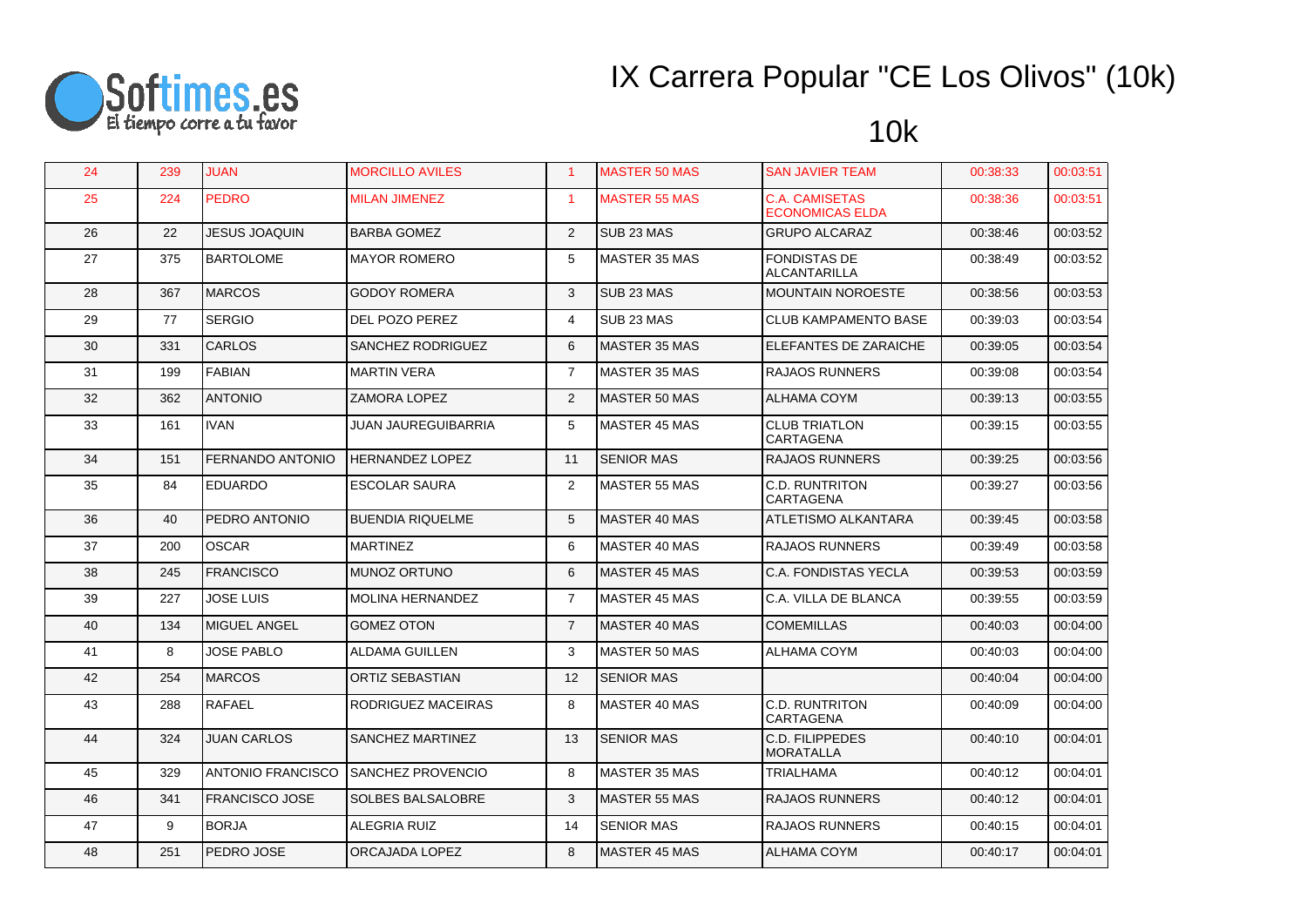

| 49 | 165 | <b>YURIY</b>          | <b>KLYMKO</b>             | 9              | MASTER 40 MAS         | <b>BITEC TRIIMPULSO</b>                            | 00:40:27 | 00:04:02 |
|----|-----|-----------------------|---------------------------|----------------|-----------------------|----------------------------------------------------|----------|----------|
| 50 | 63  | <b>ANTHONY</b>        | <b>COCKINGS</b>           | 15             | <b>SENIOR MAS</b>     |                                                    | 00:40:31 | 00:04:03 |
| 51 | 308 | <b>LEWIS</b>          | RYLAND MACLEOD            | 9              | <b>MASTER 35 MAS</b>  | KING S COLLEGE MURCIA<br><b>AULAPLUS</b>           | 00:40:41 | 00:04:04 |
| 52 | 101 | <b>JUAN FRANCISCO</b> | <b>GARCIA BELMONTE</b>    | $\overline{4}$ | <b>MASTER 55 MAS</b>  | MI META, 42K                                       | 00:40:54 | 00:04:05 |
| 53 | 177 | <b>GERMAN</b>         | LOPEZ LARROYA             | 9              | <b>MASTER 45 MAS</b>  |                                                    | 00:40:57 | 00:04:05 |
| 54 | 24  | <b>ROBERTO</b>        | <b>BARRETO LOPEZ</b>      | 16             | <b>SENIOR MAS</b>     | C.A. FUENTE ALAMO                                  | 00:41:02 | 00:04:06 |
| 55 | 26  | PABLO                 | <b>BATALLA NAVARRO</b>    | 10             | MASTER 35 MAS         | <b>GRUPO ALCARAZ</b>                               | 00:41:03 | 00:04:06 |
| 56 | 263 | <b>JUAN ANTONIO</b>   | PENALVER MARIN            | 10             | MASTER 40 MAS         | <b>DEMONIOS DE LA MONTANA</b><br><b>TRAIL CLUB</b> | 00:41:04 | 00:04:06 |
| 57 | 280 | PEDRO JOSE            | <b>GALLARDO MARIN</b>     | 11             | <b>MASTER 35 MAS</b>  | CD LA MOTA                                         | 00:41:08 | 00:04:06 |
| 58 | 337 | <b>JOSE MANUEL</b>    | SAURA ALCARAZ             | 4              | <b>MASTER 50 MAS</b>  | <b>GRUPO ALCARAZ</b>                               | 00:41:09 | 00:04:06 |
| 59 | 68  | <b>JUAN PEDRO</b>     | <b>CORBALAN CORBALAN</b>  | 12             | MASTER 35 MAS         | <b>C.D. FILIPPEDES</b><br><b>MORATALLA</b>         | 00:41:11 | 00:04:07 |
| 60 | 316 | ALVARO                | <b>SANCHEZ</b>            | 17             | <b>SENIOR MAS</b>     | <b>EL POZO</b>                                     | 00:41:14 | 00:04:07 |
| 61 | 348 | <b>KAUKO</b>          | <b>TUISKU</b>             | $\mathbf{1}$   | <b>MASTER 65 MAS</b>  | <b>ROVANIEMEN</b><br><b>ROADRUNNERS</b>            | 00:41:15 | 00:04:07 |
| 62 | 296 | <b>JOSE</b>           | ROMERO SANCHEZ            | 5              | MASTER 55 MAS         | <b>RAJAOS RUNNERS</b>                              | 00:41:21 | 00:04:08 |
| 63 | 146 | <b>JUAN MANUEL</b>    | <b>GUIRADO BALSALOBRE</b> | 18             | <b>SENIOR MAS</b>     |                                                    | 00:41:22 | 00:04:08 |
| 64 | 23  | <b>JOSE</b>           | <b>BARBERA MARTINEZ</b>   | 10             | MASTER 45 MAS         | <b>AJOS XATIVA</b>                                 | 00:41:26 | 00:04:08 |
| 65 | 128 | <b>RAUL</b>           | GOMEZ GOMEZ               | 11             | MASTER 40 MAS         | ASOCIACION DEPORTIVA<br>ATLETISMO ABARAN           | 00:41:27 | 00:04:08 |
| 66 | 369 | <b>JUAN EMILIO</b>    | <b>BARQUIN CRESPO</b>     | 12             | MASTER 40 MAS         |                                                    | 00:41:30 | 00:04:09 |
| 67 | 103 | <b>FERNANDO</b>       | <b>GARCIA FERNANDEZ</b>   | 13             | MASTER 40 MAS         |                                                    | 00:41:36 | 00:04:09 |
| 68 | 27  | <b>RUBEN</b>          | <b>BELANDO LOPEZ</b>      | 14             | MASTER 40 MAS         | <b>RAJAOS RUNNERS</b>                              | 00:41:40 | 00:04:10 |
| 69 | 294 | <b>FRANCISCO JOSE</b> | ROMERO MORENO             | 15             | MASTER 40 MAS         | <b>RAJAOS RUNNERS</b>                              | 00:41:56 | 00:04:11 |
| 70 | 343 | <b>CARLOS</b>         | SOTO GONZALEZ             | 5              | SUB <sub>23</sub> MAS | <b>SIMPLEMENTE RUNNERS</b>                         | 00:42:06 | 00:04:12 |
| 71 | 351 | MIGUEL                | VAZQUEZ MARTINEZ          | 13             | MASTER 35 MAS         | A.D. LLANO DE BRUJAS                               | 00:42:09 | 00:04:12 |
| 72 | 95  | <b>BORJA</b>          | <b>FUENTES SUAREZ</b>     | 6              | SUB <sub>23</sub> MAS | <b>SMALL RUNNERS</b>                               | 00:42:12 | 00:04:13 |
| 73 | 243 | <b>FERNANDO</b>       | MUNOZ MENDOZA             | 14             | MASTER 35 MAS         |                                                    | 00:42:12 | 00:04:13 |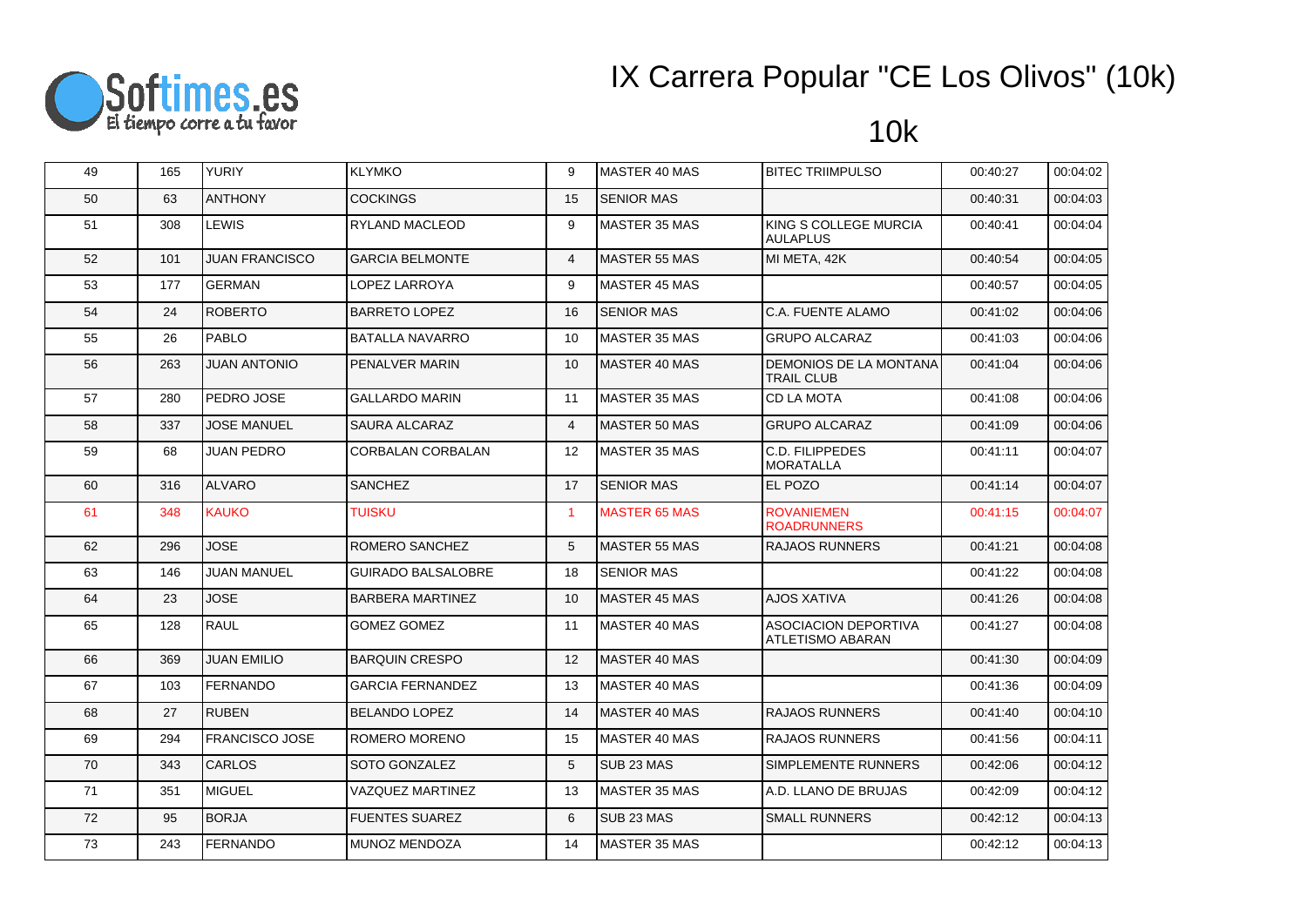

| 74 | 54  | <b>JOSE JAVIER</b>   | CARAVACA MARTINEZ         | 16             | MASTER 40 MAS        | A.D. LLANO DE BRUJAS                                        | 00:42:14 | 00:04:13 |
|----|-----|----------------------|---------------------------|----------------|----------------------|-------------------------------------------------------------|----------|----------|
| 75 | 87  | <b>TONI</b>          | FERNANDEZ ALCON           | 17             | IMASTER 40 MAS       | ALHAMA COYM                                                 | 00:42:18 | 00:04:13 |
| 76 | 222 | <b>JOSE CARLOS</b>   | <b>MAYOR SANCHEZ</b>      | 18             | MASTER 40 MAS        | <b>SUNSET RUNNERS</b>                                       | 00:42:25 | 00:04:14 |
| 77 | 47  | <b>DANIEL</b>        | CANDEL CAMPUZANO          | 19             | <b>SENIOR MAS</b>    | <b>CLUB INDUSTRIAS TEQ</b><br>TRIATLON ARCHENA              | 00:42:38 | 00:04:15 |
| 78 | 255 | <b>CARLOS</b>        | PALACIOS LOPEZ            | 19             | MASTER 40 MAS        | ALHAMA COYM                                                 | 00:42:38 | 00:04:15 |
| 79 | 133 | ADRIAN               | GOMEZ MOYA                | 20             | <b>SENIOR MAS</b>    |                                                             | 00:42:39 | 00:04:15 |
| 80 | 325 | <b>DAVID</b>         | SANCHEZ MARTINEZ          | 5              | <b>MASTER 50 MAS</b> | <b>OLIMPIC CLUB MURCIA</b>                                  | 00:42:48 | 00:04:16 |
| 81 | 373 | <b>ANDRES</b>        | ORTUÑO CARRELON           | 15             | <b>MASTER 35 MAS</b> |                                                             | 00:42:48 | 00:04:16 |
| 82 | 219 | <b>ALBERTO</b>       | <b>MARTINEZ RUIZ</b>      | 11             | <b>MASTER 45 MAS</b> |                                                             | 00:42:50 | 00:04:17 |
| 83 | 83  | <b>ADRIAN</b>        | <b>EGEA HERNANDEZ</b>     | 21             | <b>SENIOR MAS</b>    |                                                             | 00:42:53 | 00:04:17 |
| 84 | 270 | <b>JUAN LUIS</b>     | PEREZ PUERTAS             | 16             | <b>MASTER 35 MAS</b> | <b>ASOCIACION DEPORTIVA</b><br>ATLETISMO ABARAN             | 00:42:53 | 00:04:17 |
| 85 | 335 | <b>PEDRO</b>         | <b>SAORIN ROS</b>         | 6              | MASTER 50 MAS        | SAN JAVIER TEAM                                             | 00:42:57 | 00:04:17 |
| 86 | 100 | <b>MANUEL SEVERO</b> | <b>GARCIA ALCARAZ</b>     | $\overline{7}$ | <b>MASTER 50 MAS</b> | <b>GRUPO ALCARAZ</b>                                        | 00:43:01 | 00:04:18 |
| 87 | 35  | <b>DANIEL</b>        | <b>BONACHE OTALORA</b>    | 17             | MASTER 35 MAS        | TRIALHAMA                                                   | 00:43:02 | 00:04:18 |
| 88 | 256 | <b>JOSE LUIS</b>     | PALAZON GOMARIZ           | 12             | <b>MASTER 45 MAS</b> | <b>TERRITORIO COMANCHE</b>                                  | 00:43:10 | 00:04:19 |
| 89 | 312 | <b>JOSE JOAQUIN</b>  | <b>SALAZAR ROS</b>        | 22             | <b>SENIOR MAS</b>    |                                                             | 00:43:14 | 00:04:19 |
| 90 | 281 | <b>DANIEL</b>        | QUILES SOTO               | 23             | <b>SENIOR MAS</b>    | CD LA MOTA                                                  | 00:43:16 | 00:04:19 |
| 91 | 212 | <b>FRANCISCO</b>     | <b>MARTINEZ LOPEZ</b>     | 8              | <b>MASTER 50 MAS</b> | <b>VICTIMAS DEL</b><br>TERRORISMO - GUARDIA<br><b>CIVIL</b> | 00:43:20 | 00:04:20 |
| 92 | 238 | <b>ALVARO</b>        | MORALES GONZALEZ          | 18             | MASTER 35 MAS        |                                                             | 00:43:22 | 00:04:20 |
| 93 | 311 | <b>ALFONSO</b>       | <b>SALAR ORTEGA</b>       | 13             | MASTER 45 MAS        |                                                             | 00:43:23 | 00:04:20 |
| 94 | 213 | <b>SANTIAGO</b>      | MARTINEZ MARTINEZ         | 19             | <b>MASTER 35 MAS</b> |                                                             | 00:43:26 | 00:04:20 |
| 95 | 180 | <b>JOSE JUAN</b>     | LOPEZ MANZANERA           | 20             | MASTER 35 MAS        | <b>CLUB TRIATLON ERGOBIKE-</b><br><b>MANUBIKE</b>           | 00:43:31 | 00:04:21 |
| 96 | 37  | <b>JUAN MANUEL</b>   | <b>BRAVO BLAZQUEZ</b>     | 20             | MASTER 40 MAS        | <b>CLUB TRIATLON ERGOBIKE-</b><br><b>MANUBIKE</b>           | 00:43:33 | 00:04:21 |
| 97 | 21  | <b>IGNACIO JOSE</b>  | <b>BALLESTEROS GARCIA</b> | 21             | MASTER 40 MAS        | <b>CLUB TRIATLON ERGOBIKE-</b><br><b>MANUBIKE</b>           | 00:43:33 | 00:04:21 |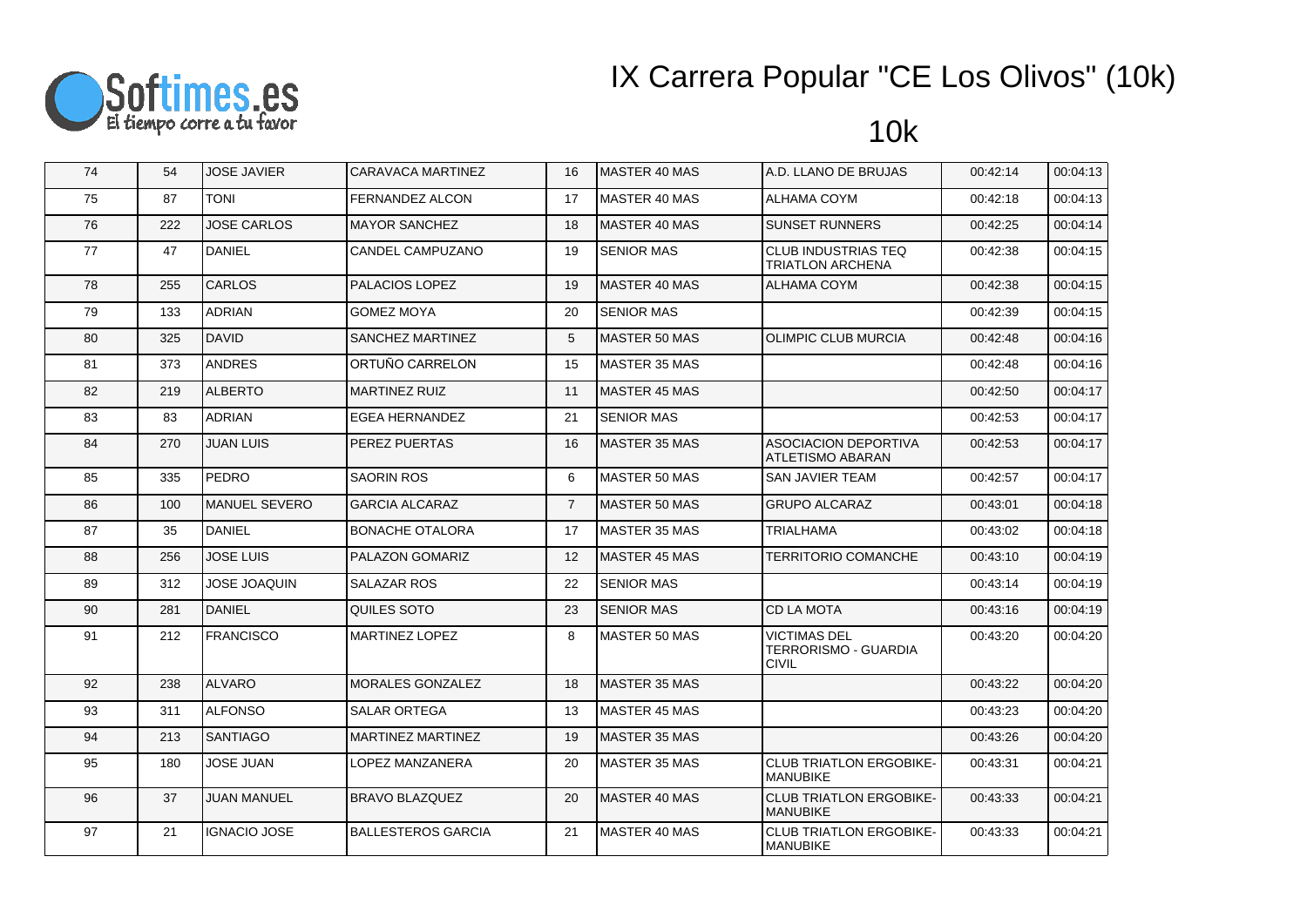

| 98  | 282 | <b>JOSE FERNANDO</b>     | RAMIREZ ZEGARRA           | 22                | <b>IMASTER 40 MAS</b> | LOS CUNAOS                                             | 00:43:37 | 00:04:21 |
|-----|-----|--------------------------|---------------------------|-------------------|-----------------------|--------------------------------------------------------|----------|----------|
| 99  | 204 | <b>JAVIER</b>            | <b>MARTINEZ BARQUEROS</b> | 9                 | MASTER 50 MAS         | <b>RAJAOS RUNNERS</b>                                  | 00:43:38 | 00:04:21 |
| 100 | 202 | <b>JORGE</b>             | <b>MARTINEZ ASENSIO</b>   | 24                | <b>SENIOR MAS</b>     |                                                        | 00:43:39 | 00:04:21 |
| 101 | 340 | <b>JOSE PEDRO</b>        | <b>SOLANO CHAMBA</b>      | 10                | MASTER 50 MAS         |                                                        | 00:43:43 | 00:04:22 |
| 102 | 82  | <b>ANTONIO</b>           | <b>DOMINGO CONTRERAS</b>  | $\mathbf{1}$      | <b>MASTER 60 MAS</b>  |                                                        | 00:43:43 | 00:04:22 |
| 103 | 201 | <b>JOAQUIN</b>           | <b>MARTINEZ ABELLAN</b>   | 23                | MASTER 40 MAS         |                                                        | 00:43:47 | 00:04:22 |
| 104 | 277 | <b>JUAN FCO</b>          | PIQUERAS CASTILLO         | 21                | <b>IMASTER 35 MAS</b> | <b>GRUPO ALCARAZ</b>                                   | 00:43:49 | 00:04:22 |
| 105 | 94  | <b>ALFONSO</b>           | <b>FUENTES DIAZ</b>       | 11                | MASTER 50 MAS         |                                                        | 00:43:52 | 00:04:23 |
| 106 | 162 | <b>FRANCISCO JOAQUIN</b> | <b>JUAN MONTILLA</b>      | 25                | <b>SENIOR MAS</b>     | <b>COMEMILLAS</b>                                      | 00:43:57 | 00:04:23 |
| 107 | 51  | DAMIAN                   | CANOVAS GIL               | 22                | MASTER 35 MAS         | C.A. LO QUE DIGA DUQUE                                 | 00:43:58 | 00:04:23 |
| 108 | 253 | <b>DAVID</b>             | <b>ORTIZ GARCIA</b>       | 26                | <b>SENIOR MAS</b>     | <b>LOS MATAOS</b>                                      | 00:43:59 | 00:04:23 |
| 109 | 147 | <b>ELVIRA</b>            | <b>GUTIERREZ BERNAL</b>   | $\mathbf{1}$      | <b>SENIOR FEM</b>     | <b>ALHAMA COYM</b>                                     | 00:44:00 | 00:04:24 |
| 110 | 366 | <b>GERMAN</b>            | ROMERA PEREZ              | 27                | <b>SENIOR MAS</b>     | <b>MOUNTAIN NOROESTE</b>                               | 00:44:00 | 00:04:24 |
| 111 | 150 | JOSE                     | <b>HERNANDEZ GARCIA</b>   | 28                | <b>SENIOR MAS</b>     | <b>HOPP SALUD Y DEPORTE</b>                            | 00:44:01 | 00:04:24 |
| 112 | 328 | <b>ALFONSO</b>           | SANCHEZ PEREZ             | 14                | MASTER 45 MAS         | C.A. MOLINA AVESCO                                     | 00:44:02 | 00:04:24 |
| 113 | 62  | <b>ALFONSO</b>           | CIUDAD MONTANEZ           | 24                | MASTER 40 MAS         | EL POZO                                                | 00:44:05 | 00:04:24 |
| 114 | 130 | <b>ANTONIO</b>           | <b>GOMEZ LUNA</b>         | 29                | <b>SENIOR MAS</b>     | <b>ASOCIACION DEPORTIVA</b><br><b>ATLETISMO ABARAN</b> | 00:44:07 | 00:04:24 |
| 115 | 44  | GASPAR                   | <b>CAMPELLO FUENTES</b>   | $\overline{2}$    | MASTER 60 MAS         | C.A. SANTA POLA                                        | 00:44:08 | 00:04:24 |
| 116 | 350 | JESUS                    | <b>VALVERDE PEREZ</b>     | 23                | MASTER 35 MAS         | <b>LOS MATAOS</b>                                      | 00:44:08 | 00:04:24 |
| 117 | 208 | <b>JAVIER</b>            | <b>MARTINEZ GARRIDO</b>   | 30                | <b>SENIOR MAS</b>     | <b>ASOCIACION DEPORTIVA</b><br>ATLETISMO ABARAN        | 00:44:08 | 00:04:24 |
| 118 | 267 | FCO. BARTOLOME           | PEREZ JULIA               | $12 \overline{ }$ | MASTER 50 MAS         | <b>ASOCIACION DEPORTIVA</b><br><b>ATLETISMO ABARAN</b> | 00:44:10 | 00:04:25 |
| 119 | 347 | JOSE                     | TORRECILLAS RODRIGUEZ     | 25                | MASTER 40 MAS         | <b>CLUB KAMPAMENTO BASE</b>                            | 00:44:33 | 00:04:27 |
| 120 | 159 | <b>JOSE MARIA</b>        | <b>JORQUERA VALERO</b>    | 31                | <b>SENIOR MAS</b>     | C.D. FILIPPEDES<br><b>MORATALLA</b>                    | 00:44:37 | 00:04:27 |
| 121 | 229 | <b>JOSE</b>              | <b>MOLINA MARTINEZ</b>    | 13                | MASTER 50 MAS         | C.A. VILLA DE BLANCA                                   | 00:44:43 | 00:04:28 |
| 122 | 317 | IMARTIN PEDRO            | SANCHEZ ASENSIO           | 6                 | MASTER 55 MAS         | <b>LORQUI RUNNERS</b>                                  | 00:44:51 | 00:04:29 |
| 123 | 377 | <b>SALVADOR</b>          | <b>LORENTE PEREZ</b>      | 3                 | MASTER 60 MAS         |                                                        | 00:44:53 | 00:04:29 |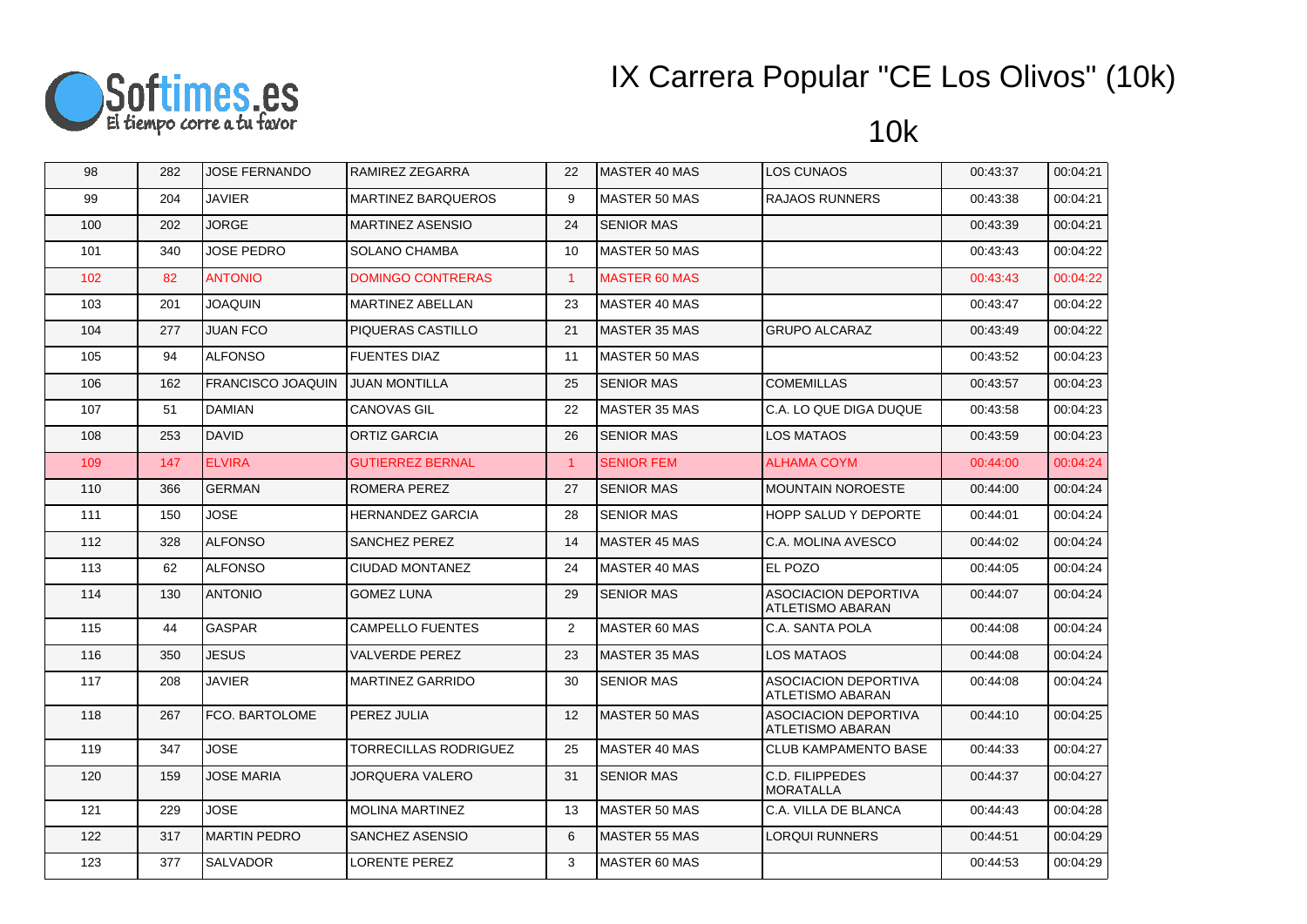

| 124 | 19  | <b>PEDRO</b>            | <b>AZ0RIN SOLER</b>       | 2                    | MASTER 65 MAS         | <b>CORREBIRRAS</b>                                          | 00:44:56 | 00:04:29 |
|-----|-----|-------------------------|---------------------------|----------------------|-----------------------|-------------------------------------------------------------|----------|----------|
| 125 | 305 | <b>JUAN ANDRES</b>      | <b>RUIZ MARTINEZ</b>      | 26                   | MASTER 40 MAS         |                                                             | 00:44:57 | 00:04:29 |
| 126 | 271 | <b>DOMINGO</b>          | PEREZ RUIZ                | 3                    | <b>MASTER 65 MAS</b>  | #RETOYOSIPUEDO                                              | 00:44:58 | 00:04:29 |
| 127 | 36  | MIGUEL ANGEL            | <b>BONACHE RUIPEREZ</b>   | 32                   | <b>SENIOR MAS</b>     | A.D. LLANO DE BRUJAS                                        | 00:45:00 | 00:04:30 |
| 128 | 272 | <b>OLAVI</b>            | <b>PEURA</b>              | $\overline{4}$       | <b>MASTER 65 MAS</b>  | <b>OULUN NMKY</b>                                           | 00:45:03 | 00:04:30 |
| 129 | 139 | <b>ANTONIO</b>          | <b>GONZALEZ LOPEZ</b>     | 24                   | <b>MASTER 35 MAS</b>  | <b>CLUB TRIATLON SAN</b><br><b>JORGE</b>                    | 00:45:11 | 00:04:31 |
| 130 | 14  | <b>RUBEN</b>            | <b>APARICIO</b>           | 33                   | <b>SENIOR MAS</b>     |                                                             | 00:45:16 | 00:04:31 |
| 131 | 60  | RAUL                    | CELDRAN HERNANDEZ         | 27                   | MASTER 40 MAS         |                                                             | 00:45:18 | 00:04:31 |
| 132 | 330 | <b>GINES</b>            | <b>SANCHEZ REALES</b>     | 34                   | <b>SENIOR MAS</b>     | A.D. ZATOPEK                                                | 00:45:22 | 00:04:32 |
| 133 | 45  | <b>JOSE MARIA</b>       | CAMPILLO CANO             | $\overline{7}$       | SUB 23 MAS            |                                                             | 00:45:22 | 00:04:32 |
| 134 | 121 | FRANCISCO IGNACIO       | <b>GIL GONZALEZ</b>       | 35                   | <b>SENIOR MAS</b>     |                                                             | 00:45:35 | 00:04:33 |
| 135 | 257 | <b>JOSE CARLOS</b>      | <b>PALAZON GOMEZ</b>      | 25                   | MASTER 35 MAS         | <b>COMEMILLAS</b>                                           | 00:45:37 | 00:04:33 |
| 136 | 18  | <b>JUAN LORENZO</b>     | ATIENZAR GODOY            | 15                   | MASTER 45 MAS         | <b>SMALL RUNNERS</b>                                        | 00:45:39 | 00:04:33 |
| 137 | 327 | <b>ANDRES JOSE</b>      | <b>SANCHEZ PEREZ</b>      | $\overline{7}$       | <b>MASTER 55 MAS</b>  | C.A ROLDAN                                                  | 00:45:40 | 00:04:34 |
| 138 | 137 | <b>PEDRO</b>            | <b>GONZALEZ BALLESTER</b> | 16                   | MASTER 45 MAS         | SIMPLEMENTE RUNNERS                                         | 00:45:41 | 00:04:34 |
| 139 | 181 | PEDRO                   | LOPEZ MARTINEZ            | 17                   | <b>MASTER 45 MAS</b>  | <b>VICTIMAS DEL</b><br>TERRORISMO - GUARDIA<br><b>CIVIL</b> | 00:45:43 | 00:04:34 |
| 140 | 278 | <b>JOSE</b>             | POVEDA CANO               | 36                   | <b>SENIOR MAS</b>     | <b>ASOCIACION DEPORTIVA</b><br><b>ATLETISMO ABARAN</b>      | 00:45:43 | 00:04:34 |
| 141 | 196 | <b>ELENA</b>            | <b>MARCOS</b>             | $\blacktriangleleft$ | <b>MASTER 40 FEM</b>  | <b>CLUB KAMPAMENTO BASE</b>                                 | 00:45:43 | 00:04:34 |
| 142 | 349 | <b>FRANCISCO JAVIER</b> | VALENZUELA SANCHEZ        | 8                    | SUB <sub>23</sub> MAS |                                                             | 00:45:48 | 00:04:34 |
| 143 | 89  | <b>DANIEL</b>           | <b>FERRER SOTOMAYOR</b>   | 37                   | <b>SENIOR MAS</b>     |                                                             | 00:45:57 | 00:04:35 |
| 144 | 218 | <b>JESUS JAVIER</b>     | <b>MARTINEZ RODRIGUEZ</b> | 26                   | MASTER 35 MAS         |                                                             | 00:46:00 | 00:04:36 |
| 145 | 231 | ANGEL                   | <b>MOLINA MOLINA</b>      | 14                   | <b>MASTER 50 MAS</b>  | <b>ASOCIACION DEPORTIVA</b><br>ATLETISMO ABARAN             | 00:46:13 | 00:04:37 |
| 146 | 214 | LAZARO                  | <b>MARTINEZ MORENO</b>    | 8                    | MASTER 55 MAS         |                                                             | 00:46:15 | 00:04:37 |
| 147 | 379 | <b>FRANCISCO</b>        | <b>GARCIA ROJO</b>        | 38                   | <b>SENIOR MAS</b>     | <b>LORQUI RUNNERS</b>                                       | 00:46:16 | 00:04:37 |
| 148 | 57  | <b>JUAN FRANCISCO</b>   | <b>CARRERAS GARCIA</b>    | 27                   | MASTER 35 MAS         |                                                             | 00:46:16 | 00:04:37 |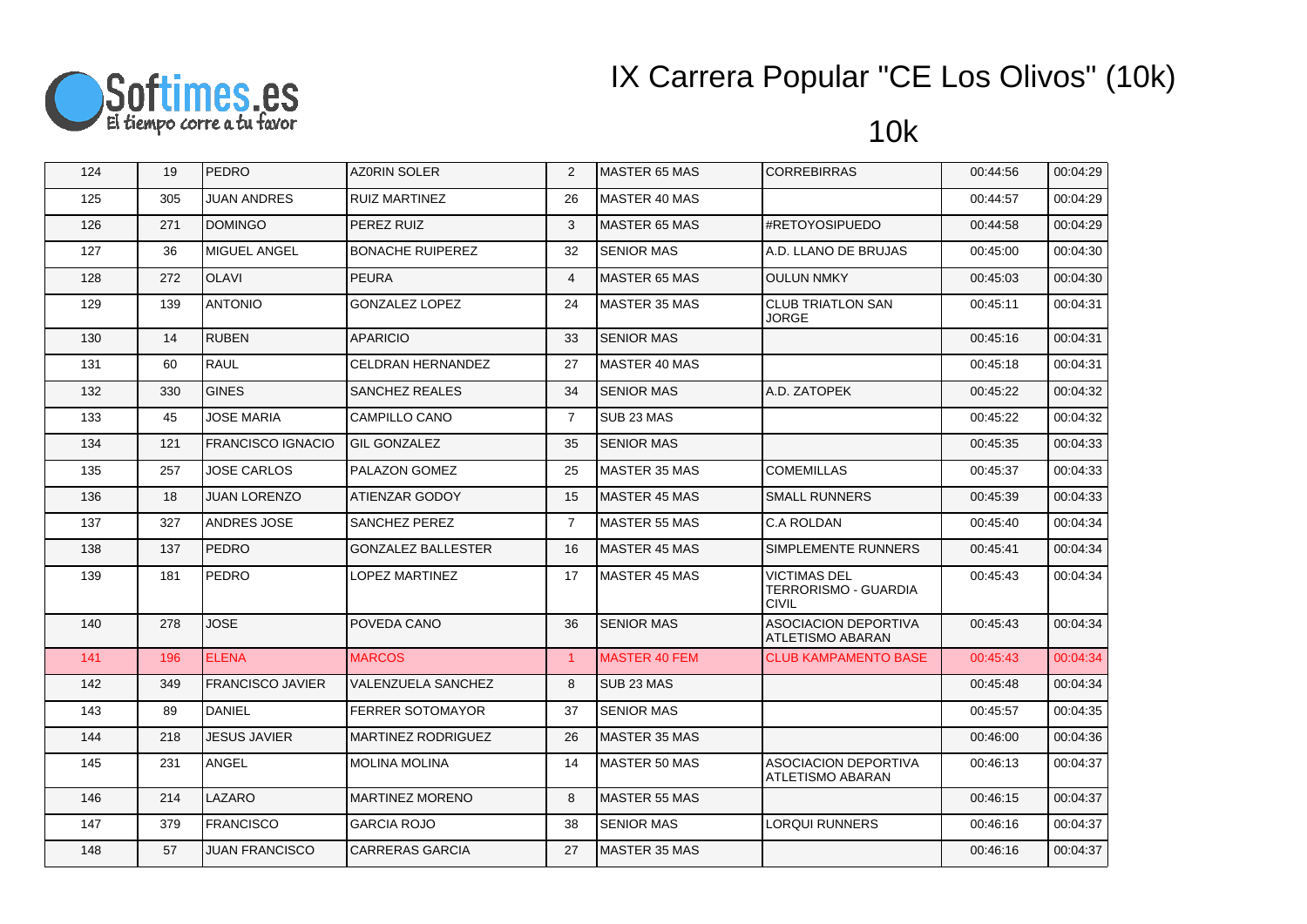

| 149 | 72  | <b>ALVARO</b>           | DE CASAS                | 28             | MASTER 40 MAS         |                                                        | 00:46:17 | 00:04:37 |
|-----|-----|-------------------------|-------------------------|----------------|-----------------------|--------------------------------------------------------|----------|----------|
| 150 | 258 | <b>JOSE JAVIER</b>      | PALAZON MARTINEZ        | 39             | <b>SENIOR MAS</b>     | A.D. LLANO DE BRUJAS                                   | 00:46:22 | 00:04:38 |
| 151 | 322 | <b>JOSE MANUEL</b>      | SANCHEZ GARCIA          | 15             | MASTER 50 MAS         | <b>INDOMABLES RUNNERS</b>                              | 00:46:24 | 00:04:38 |
| 152 | 86  | <b>JOSE ANTONIO</b>     | <b>FERNANDEZ</b>        | 28             | <b>MASTER 35 MAS</b>  |                                                        | 00:46:25 | 00:04:38 |
| 153 | 191 | JOAQUIN RAMON           | <b>LUCAS RODENAS</b>    | 16             | <b>MASTER 50 MAS</b>  | <b>CLUB UNIVERSITARIO</b><br><b>MONTANA MURCIA</b>     | 00:46:31 | 00:04:39 |
| 154 | 352 | <b>GINES</b>            | <b>VERA PAREDES</b>     | 29             | MASTER 40 MAS         |                                                        | 00:46:44 | 00:04:40 |
| 155 | 143 | <b>JAVIER</b>           | GUERRERO                | 30             | MASTER 40 MAS         |                                                        | 00:46:52 | 00:04:41 |
| 156 | 182 | <b>ESTEFANIA</b>        | <b>LOPEZ MOMPEAN</b>    | $\mathbf{1}$   | <b>MASTER 50 FEM</b>  |                                                        | 00:46:54 | 00:04:41 |
| 157 | 241 | <b>MARIO</b>            | MUNOZ ESPARZA           | 17             | <b>MASTER 50 MAS</b>  | A.D. LLANO DE BRUJAS                                   | 00:46:57 | 00:04:41 |
| 158 | 356 | <b>JUKKA</b>            | <b>VILLANEN</b>         | 5              | <b>MASTER 65 MAS</b>  | <b>ROVANIEMEN</b><br><b>ROADRUNNERS</b>                | 00:47:07 | 00:04:42 |
| 159 | 359 | <b>FRANCISCO MANUEL</b> | YAGUES SERRANO          | 31             | MASTER 40 MAS         | C.A. MOLINA AVESCO                                     | 00:47:11 | 00:04:43 |
| 160 | 155 | <b>JOSE</b>             | <b>HURTADO CARCELES</b> | 18             | <b>MASTER 45 MAS</b>  |                                                        | 00:47:12 | 00:04:43 |
| 161 | 166 | PEDRO JOAQUIN           | <b>LACAL GARCIA</b>     | 40             | <b>SENIOR MAS</b>     | <b>WERTANIC@S RUNNING</b>                              | 00:47:15 | 00:04:43 |
| 162 | 269 | <b>MARTHA</b>           | <b>PEREZ PAREDES</b>    | $\overline{1}$ | <b>MASTER 35 FEM</b>  |                                                        | 00:47:20 | 00:04:44 |
| 163 | 1   | <b>ALMUDENA</b>         | ABELLAN CARRASCO        | $2^{\circ}$    | <b>MASTER 35 FEM</b>  | <b>ALHAMA COYM</b>                                     | 00:47:23 | 00:04:44 |
| 164 | 53  | <b>JOSE LUIS</b>        | <b>CANOVAS RUIZ</b>     | 6              | <b>MASTER 65 MAS</b>  | <b>SOTERRAVIAS</b>                                     | 00:47:25 | 00:04:44 |
| 165 | 309 | <b>GONZALO</b>          | SAEZ GARRIDO            | 9              | <b>MASTER 55 MAS</b>  |                                                        | 00:47:39 | 00:04:45 |
| 166 | 361 | <b>JOSE ANTONIO</b>     | <b>ZAMORA ARROYO</b>    | 29             | MASTER 35 MAS         | A.D. LLANO DE BRUJAS                                   | 00:47:46 | 00:04:46 |
| 167 | 230 | MIGUEL ANGEL            | MOLINA MELLADO          | 19             | <b>MASTER 45 MAS</b>  | C.A. VILLA DE BLANCA                                   | 00:47:46 | 00:04:46 |
| 168 | 304 | <b>RAIMOND</b>          | <b>RUIZ MARIN</b>       | 30             | <b>MASTER 35 MAS</b>  | <b>CLUB DEPORTIVO LOS</b><br><b>OLIVOS</b>             | 00:47:48 | 00:04:46 |
| 169 | 50  | <b>JOSE MANUEL</b>      | <b>CANO VIDAL</b>       | 31             | <b>MASTER 35 MAS</b>  |                                                        | 00:47:52 | 00:04:47 |
| 170 | 55  | <b>ESPERANZA</b>        | <b>CARMONA</b>          | $\mathbf{1}$   | <b>MASTER 45 FEM</b>  | <b>RAJAOS RUNNERS</b>                                  | 00:47:56 | 00:04:47 |
| 171 | 360 | <b>ANTONIO</b>          | YELO MARTINEZ           | 41             | <b>SENIOR MAS</b>     | <b>ASOCIACION DEPORTIVA</b><br><b>ATLETISMO ABARAN</b> | 00:48:02 | 00:04:48 |
| 172 | 56  | <b>RAMON</b>            | CARRASCO BERNAL         | 9              | SUB <sub>23</sub> MAS |                                                        | 00:48:05 | 00:04:48 |
| 173 | 306 | <b>LUIS</b>             | <b>RUIZ MONSERRATE</b>  | 42             | <b>SENIOR MAS</b>     | A.D. LLANO DE BRUJAS                                   | 00:48:09 | 00:04:48 |
| 174 | 314 | <b>FRANCISCO ROQUE</b>  | SAMPER SANTACRUZ        | 43             | <b>SENIOR MAS</b>     |                                                        | 00:48:15 | 00:04:49 |
|     |     |                         |                         |                |                       |                                                        |          |          |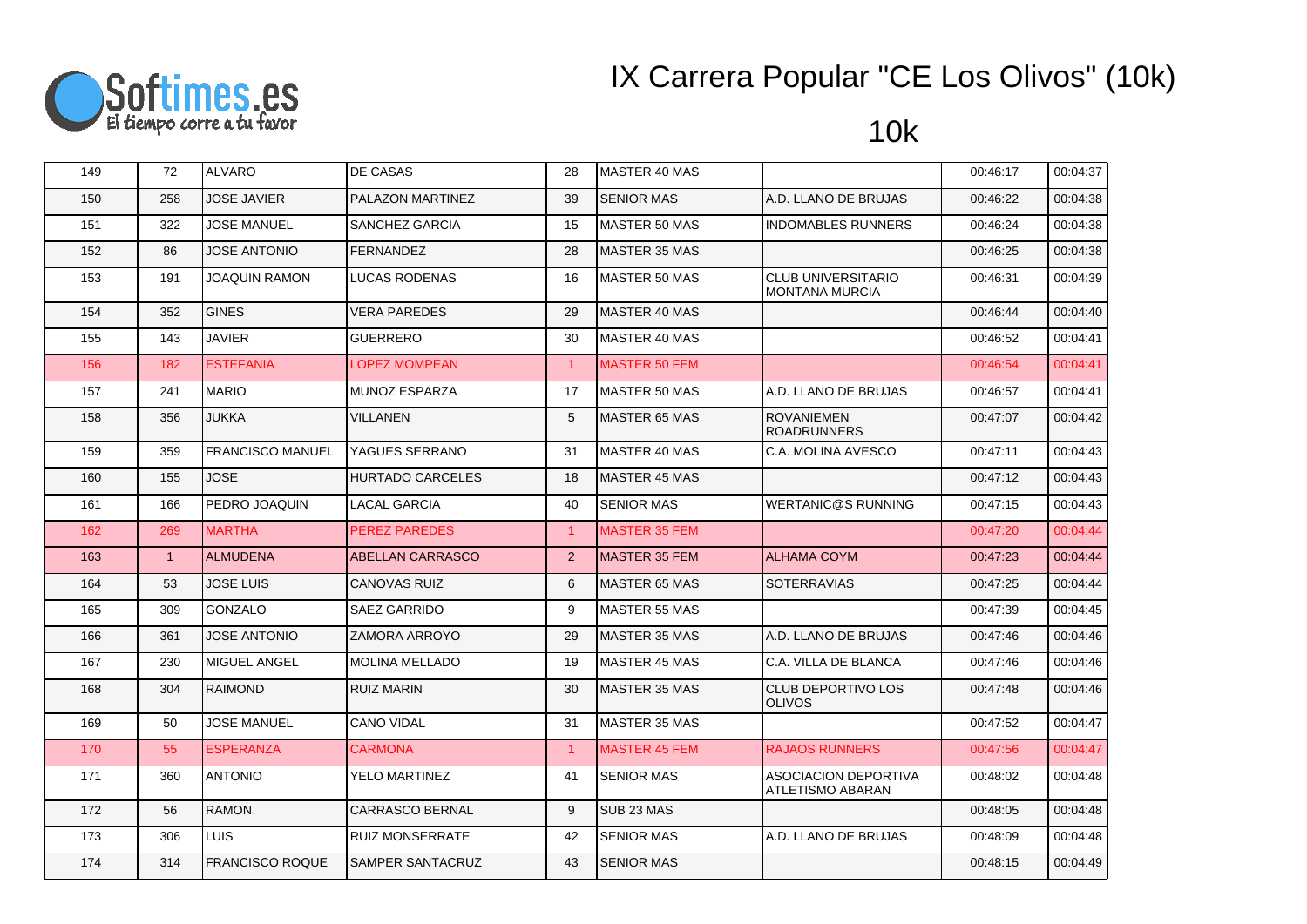

| 175 | 70             | <b>JUAN ISAAC</b>                     | <b>CUARTERO MARTINEZ</b>  | 32             | <b>MASTER 40 MAS</b> |                                          | 00:48:18 | 00:04:49 |
|-----|----------------|---------------------------------------|---------------------------|----------------|----------------------|------------------------------------------|----------|----------|
| 176 | 168            | <b>ROSA</b>                           | <b>LACARCEL HURTADO</b>   | 2              | <b>MASTER 45 FEM</b> | <b>RAJAOS RUNNERS</b>                    | 00:48:24 | 00:04:50 |
| 177 | 371            | <b>ALBERTO</b>                        | <b>FRUCTUOSO NOMDEDEU</b> | 10             | MASTER 55 MAS        | C.A. SANTA POLA                          | 00:48:27 | 00:04:50 |
| 178 | 221            | <b>MARIA JOSE</b>                     | <b>MATENCIO GIL</b>       | 2              | <b>SENIOR FEM</b>    | <b>COMEMILLAS</b>                        | 00:48:29 | 00:04:50 |
| 179 | 11             | <b>CANDELARIA</b>                     | <b>ANDRADA BARRETO</b>    | $\mathbf{3}$   | <b>MASTER 45 FEM</b> | C.A. FUENTE ALAMO                        | 00:48:31 | 00:04:51 |
| 180 | 31             | <b>ANTONIO</b>                        | <b>BENEDICTO CASCALES</b> | 18             | <b>MASTER 50 MAS</b> | C.A. LAS TORRES DE<br><b>COTILLAS</b>    | 00:48:43 | 00:04:52 |
| 181 | 345            | <b>MARIA DEL MAR</b>                  | <b>TALAVERA GONZALEZ</b>  | $\mathbf{3}$   | <b>SENIOR FEM</b>    |                                          | 00:48:48 | 00:04:52 |
| 182 | 10             | <b>FRANCISCO</b>                      | AMORAGA LARA              | 20             | <b>MASTER 45 MAS</b> | C.A. CUATRO SANTOS                       | 00:48:49 | 00:04:52 |
| 183 | 163            | <b>PILI</b>                           | <b>JUAREZ MARTINEZ</b>    | $\mathbf{3}$   | MASTER 35 FEM        |                                          | 00:48:56 | 00:04:53 |
| 184 | 358            | <b>KATE</b>                           | <b>WILSON</b>             | $\overline{4}$ | <b>SENIOR FEM</b>    | KING S COLLEGE MURCIA<br><b>AULAPLUS</b> | 00:48:56 | 00:04:53 |
| 185 | 203            | <b>MIGUEL</b>                         | <b>MARTINEZ ASENSIO</b>   | 19             | MASTER 50 MAS        | C.A. JAVALI NUEVO                        | 00:49:03 | 00:04:54 |
| 186 | 320            | <b>MARIA</b>                          | SANCHEZ CAMPOY            | 5 <sup>5</sup> | <b>SENIOR FEM</b>    | <b>LORQUI RUNNERS</b>                    | 00:49:07 | 00:04:54 |
| 187 | 319            | <b>MARTIN</b>                         | SANCHEZ CAMPOY            | 44             | <b>SENIOR MAS</b>    | LORQUI RUNNERS                           | 00:49:08 | 00:04:54 |
| 188 | 93             | <b>JOSE Ma</b>                        | <b>FRUTOS NAVARRO</b>     | 32             | <b>MASTER 35 MAS</b> |                                          | 00:49:10 | 00:04:55 |
| 189 | 75             | <b>NORBERTO</b>                       | DE WULF                   | $\overline{7}$ | <b>MASTER 65 MAS</b> | KM@KM ELCHE                              | 00:49:12 | 00:04:55 |
| 190 | 110            | <b>ANTONIO</b>                        | <b>GARCIA MANZANO</b>     | 11             | <b>MASTER 55 MAS</b> | A.D. ATLETARRIXACA                       | 00:49:17 | 00:04:55 |
| 191 | $\overline{4}$ | <b>EMILIA</b>                         | <b>AGUILAR MONDEJAR</b>   | 6              | <b>SENIOR FEM</b>    | <b>LORQUI RUNNERS</b>                    | 00:49:20 | 00:04:56 |
| 192 | 58             | <b>MATIAS</b>                         | <b>CARRILLO TORRES</b>    | 33             | MASTER 35 MAS        |                                          | 00:49:28 | 00:04:56 |
| 193 | 188            | <b>BENJAMIN</b>                       | LOWE ROMERO               | 34             | MASTER 35 MAS        | C.A. LO QUE DIGA DUQUE                   | 00:49:29 | 00:04:56 |
| 194 | 59             | <b>MARIA DE LOS</b><br><b>ANGELES</b> | <b>CAZORLA PAEZ</b>       | 2 <sup>2</sup> | <b>MASTER 50 FEM</b> | ZANCADAS SOBRE RUEDAS                    | 00:49:33 | 00:04:57 |
| 195 | 6              | <b>FRANCISCO JESUS</b>                | <b>ALCALDE MENCHON</b>    | 35             | MASTER 35 MAS        |                                          | 00:49:41 | 00:04:58 |
| 196 | 261            | <b>RAMON</b>                          | <b>PAZ SENORANS</b>       | 33             | MASTER 40 MAS        | <b>ALHAMA COYM</b>                       | 00:49:44 | 00:04:58 |
| 197 | 119            | <b>JAVIER</b>                         | <b>GARCIA VICENTE</b>     | 45             | <b>SENIOR MAS</b>    |                                          | 00:49:46 | 00:04:58 |
| 198 | 236            | <b>DOMINGO</b>                        | <b>MORALES</b>            | 46             | <b>SENIOR MAS</b>    |                                          | 00:49:47 | 00:04:58 |
| 199 | 344            | <b>ANGIE BELEN</b>                    | <b>SUMBA MORALES</b>      | $\overline{7}$ | <b>SENIOR FEM</b>    | <b>LORQUI RUNNERS</b>                    | 00:49:51 | 00:04:59 |
| 200 | 102            | PEDRO JOSE                            | <b>GARCIA CANOVAS</b>     | 47             | <b>SENIOR MAS</b>    |                                          | 00:49:52 | 00:04:59 |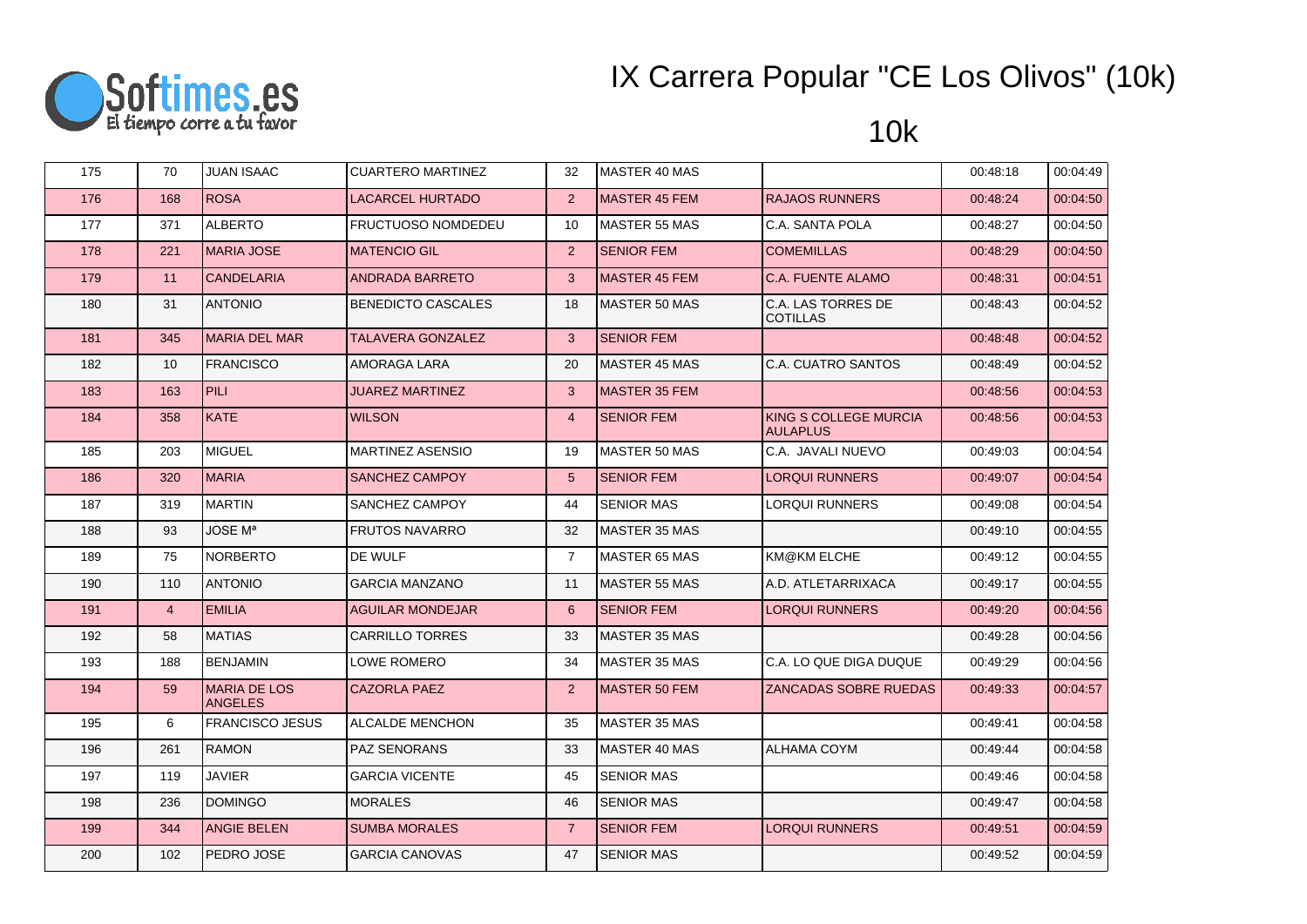

| 201 | 301            | <b>ANTONIO</b>                        | <b>RUIZ</b>             | 21             | <b>MASTER 45 MAS</b>  | <b>ALHAMA COYM</b>                 | 00:49:53 | 00:04:59 |
|-----|----------------|---------------------------------------|-------------------------|----------------|-----------------------|------------------------------------|----------|----------|
| 202 | 265            | <b>ISABEL</b>                         | PEREZ ANDREU            | $\overline{4}$ | <b>MASTER 45 FEM</b>  | <b>SOTERRAVIAS</b>                 | 00:49:55 | 00:04:59 |
| 203 | 132            | <b>RUBEN</b>                          | <b>GOMEZ MORENO</b>     | 36             | MASTER 35 MAS         |                                    | 00:49:58 | 00:04:59 |
| 204 | 32             | <b>JUAN DE DIOS</b>                   | BERMEJO CANO            | 48             | <b>SENIOR MAS</b>     |                                    | 00:50:05 | 00:05:00 |
| 205 | 28             | PABLO JOSE                            | <b>BELCHI NAVARRO</b>   | 49             | <b>SENIOR MAS</b>     | EL POZO                            | 00:50:15 | 00:05:01 |
| 206 | 368            | MIGUEL ANGEL                          | <b>VERA GUILLERMO</b>   | 50             | <b>SENIOR MAS</b>     |                                    | 00:50:17 | 00:05:01 |
| 207 | 71             | <b>JOSE</b>                           | <b>CUTILLAS GARCIA</b>  | 51             | <b>SENIOR MAS</b>     |                                    | 00:50:19 | 00:05:01 |
| 208 | 171            | <b>MONICA</b>                         | <b>LAZARO GAZQUEZ</b>   | 2              | <b>MASTER 40 FEM</b>  |                                    | 00:50:20 | 00:05:02 |
| 209 | 90             | <b>LUCIA</b>                          | <b>FRANCO ALEGRIA</b>   | $\overline{4}$ | MASTER 35 FEM         | <b>COMEMILLAS</b>                  | 00:50:23 | 00:05:02 |
| 210 | 346            | <b>WAYNE</b>                          | <b>TILLMAN</b>          | 22             | <b>MASTER 45 MAS</b>  | <b>COSTA CALIDA KAYAK CLUB</b>     | 00:50:28 | 00:05:02 |
| 211 | 126            | <b>JOSE ANTONIO</b>                   | <b>GOMARIZ VIDAL</b>    | 34             | MASTER 40 MAS         |                                    | 00:50:29 | 00:05:02 |
| 212 | 363            | <b>OINOTAN ANTUL</b>                  | <b>ZAPATA LOPEZ</b>     | 35             | <b>MASTER 40 MAS</b>  | A.D. LLANO DE BRUJAS               | 00:50:37 | 00:05:03 |
| 213 | 187            | <b>JESUS</b>                          | <b>LORENTE PACHECO</b>  | 20             | MASTER 50 MAS         |                                    | 00:50:46 | 00:05:04 |
| 214 | 104            | <b>ALFONSO</b>                        | <b>GARCIA GARCIA</b>    | 23             | MASTER 45 MAS         |                                    | 00:50:47 | 00:05:04 |
| 215 | 237            | <b>SENADOR</b>                        | <b>MORALES BANOS</b>    | 21             | MASTER 50 MAS         |                                    | 00:50:48 | 00:05:04 |
| 216 | 106            | <b>CIPRIANO</b>                       | <b>GARCIA HERNANDEZ</b> | 52             | <b>SENIOR MAS</b>     |                                    | 00:50:51 | 00:05:05 |
| 217 | 167            | <b>DAVID MATEO</b>                    | <b>LACAL GARCIA</b>     | 36             | MASTER 40 MAS         | <b>WERTANIC@S RUNNING</b>          | 00:50:52 | 00:05:05 |
| 218 | $\overline{7}$ | <b>FRANCISCO</b>                      | <b>ALCON</b>            | 24             | MASTER 45 MAS         |                                    | 00:50:52 | 00:05:05 |
| 219 | 176            | <b>AURELIA</b>                        | LOPEZ FERNANDEZ         | $\mathbf{3}$   | <b>MASTER 50 FEM</b>  | <b>CORREBIRRAS</b>                 | 00:50:52 | 00:05:05 |
| 220 | 246            | <b>MARIO</b>                          | <b>MUNOZ ROBLES</b>     | 10             | SUB <sub>23</sub> MAS | CLUB DEPORTIVO<br><b>ALQUERIAS</b> | 00:50:59 | 00:05:05 |
| 221 | 244            | <b>MARIO</b>                          | <b>IMUNOZ NICOLAS</b>   | 25             | <b>MASTER 45 MAS</b>  | CLUB DEPORTIVO<br><b>ALQUERIAS</b> | 00:50:59 | 00:05:05 |
| 222 | 66             | <b>SANTIAGO</b>                       | CONESA DELGADO          | 53             | <b>SENIOR MAS</b>     |                                    | 00:51:02 | 00:05:06 |
| 223 | 124            | <b>BIBIANA</b>                        | <b>GINER BORREGUERO</b> | 8              | <b>SENIOR FEM</b>     |                                    | 00:51:07 | 00:05:06 |
| 224 | 29             | <b>JOSE MANUEL</b>                    | <b>BELMONTE MONINO</b>  | 26             | <b>MASTER 45 MAS</b>  | A.D. LLANO DE BRUJAS               | 00:51:09 | 00:05:06 |
| 225 | 295            | <b>JULIO ANGEL</b>                    | ROMERO SANCHEZ          | 22             | MASTER 50 MAS         | ALHAMA COYM                        | 00:51:10 | 00:05:07 |
| 226 | 178            | <b>FRANCISCO ESTEBAN ILOPEZ LOPEZ</b> |                         | 54             | <b>SENIOR MAS</b>     |                                    | 00:51:11 | 00:05:07 |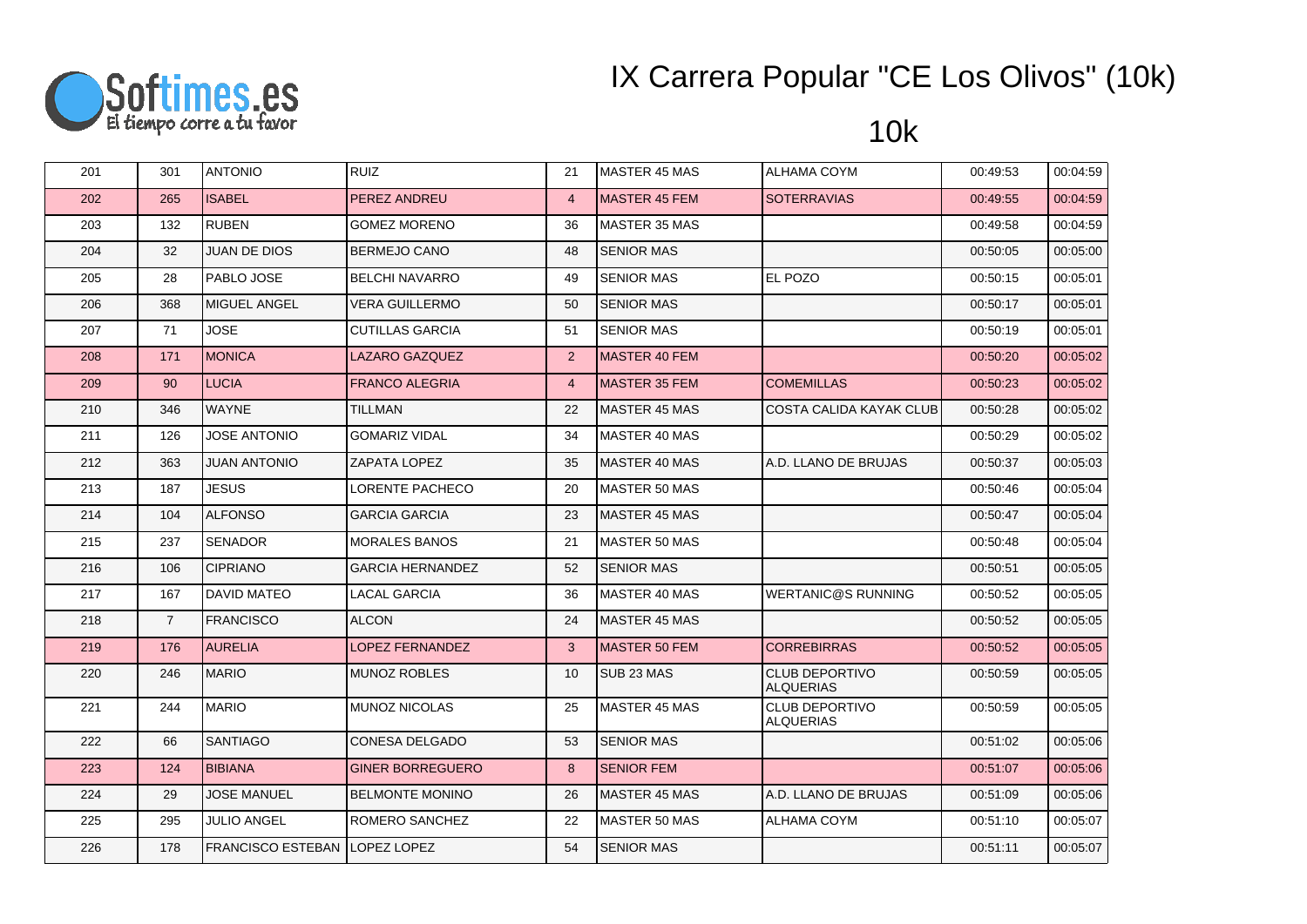

| 227 | 52  | <b>PILAR</b>            | <b>CANOVAS MARTINEZ</b>    | $5\overline{)}$   | <b>MASTER 45 FEM</b> |                                                             | 00:51:24 | 00:05:08 |
|-----|-----|-------------------------|----------------------------|-------------------|----------------------|-------------------------------------------------------------|----------|----------|
| 228 | 353 | <b>JUAN CARLOS</b>      | <b>VERDEJO MARTINEZ</b>    | 27                | <b>MASTER 45 MAS</b> | ASOCIACION DEPORTIVA<br>ATLETISMO ABARAN                    | 00:51:25 | 00:05:08 |
| 229 | 186 | <b>ROSA MARIA</b>       | <b>LORCA CASCALES</b>      | $\overline{4}$    | <b>MASTER 50 FEM</b> | <b>RAJAOS RUNNERS</b>                                       | 00:51:26 | 00:05:08 |
| 230 | 99  | <b>FERNANDO ELIAS</b>   | <b>GALVEZ NICOLAS</b>      | 23                | <b>MASTER 50 MAS</b> | <b>SOTERRAVIAS</b>                                          | 00:51:34 | 00:05:09 |
| 231 | 67  | <b>DAVID</b>            | <b>CONESA NUNEZ</b>        | 37                | MASTER 40 MAS        |                                                             | 00:51:36 | 00:05:09 |
| 232 | 252 | <b>JOSE ANTONIO</b>     | <b>ORTEGA RICO</b>         | 28                | <b>MASTER 45 MAS</b> | A.D. LLANO DE BRUJAS                                        | 00:51:38 | 00:05:09 |
| 233 | 242 | <b>JAVIER</b>           | <b>MUNOZ MARTINEZ</b>      | 55                | <b>SENIOR MAS</b>    | C.A. PUERTAS LORCA                                          | 00:51:41 | 00:05:10 |
| 234 | 16  | <b>FRANCISCO</b>        | ARENAS JIMENEZ             | 56                | <b>SENIOR MAS</b>    |                                                             | 00:51:46 | 00:05:10 |
| 235 | 287 | <b>RENE</b>             | ROCHA ROLDAN               | 29                | <b>MASTER 45 MAS</b> |                                                             | 00:51:47 | 00:05:10 |
| 236 | 234 | <b>SACRAMENTOS</b>      | <b>MONTILLA HERRADOR</b>   | 5                 | <b>MASTER 35 FEM</b> |                                                             | 00:51:48 | 00:05:10 |
| 237 | 185 | <b>FRANCISCO</b>        | LOPEZ TAMBOLEO             | $12 \overline{ }$ | <b>MASTER 55 MAS</b> |                                                             | 00:51:49 | 00:05:10 |
| 238 | 276 | <b>ANTONIO</b>          | PINA SANCHEZ               | 8                 | <b>MASTER 65 MAS</b> |                                                             | 00:52:07 | 00:05:12 |
| 239 | 80  | MIGUEL                  | <b>DEL VALLE NICOLAS</b>   | 24                | <b>MASTER 50 MAS</b> | MI META, 42K                                                | 00:52:16 | 00:05:13 |
| 240 | 120 | <b>PILAR</b>            | <b>GARRE FERNANDEZ</b>     | 6                 | <b>MASTER 45 FEM</b> | APAT LORCA CUMPLIENDO<br><b>SUENOS</b>                      | 00:52:20 | 00:05:14 |
| 241 | 365 | <b>JORGE LUIS</b>       | ZEGARRA RAMIREZ            | 25                | <b>MASTER 50 MAS</b> |                                                             | 00:52:22 | 00:05:14 |
| 242 | 279 | <b>LOLA</b>             | <b>PUJANTE ORTIZ</b>       | 3                 | MASTER 40 FEM        | <b>ALHAMA COYM</b>                                          | 00:52:30 | 00:05:15 |
| 243 | 357 | PACO                    | <b>VIVANCOS GUTIERREZ</b>  | 26                | <b>MASTER 50 MAS</b> |                                                             | 00:52:36 | 00:05:15 |
| 244 | 76  | <b>JOSE MARI</b>        | <b>DEL CERRO FERNANDEZ</b> | $\overline{7}$    | <b>MASTER 45 FEM</b> | <b>MARIS SPORT CLAB</b>                                     | 00:52:38 | 00:05:15 |
| 245 | 179 | <b>PILAR</b>            | LOPEZ LOPEZ                | 8                 | <b>MASTER 45 FEM</b> | <b>MARIS SPORT CLAB</b>                                     | 00:52:39 | 00:05:15 |
| 246 | 336 | <b>MARIA CRISTINA</b>   | <b>SARRIAS GEA</b>         | 6                 | <b>MASTER 35 FEM</b> | <b>COMEMILLAS</b>                                           | 00:52:42 | 00:05:16 |
| 247 | 109 | <b>FRANCISCO JAVIER</b> | <b>GARCIA LOPEZ</b>        | 30                | <b>MASTER 45 MAS</b> | CLUB DEPORTIVO LOS<br><b>OLIVOS</b>                         | 00:52:46 | 00:05:16 |
| 248 | 299 | <b>JUAN CARLOS</b>      | <b>RUEDA GARRIDO</b>       | 38                | MASTER 40 MAS        |                                                             | 00:52:46 | 00:05:16 |
| 249 | 183 | SATURNINO               | LOPEZ PELAEZ               | 39                | MASTER 40 MAS        | C.A.C. JACINTO BENAVENTE                                    | 00:52:52 | 00:05:17 |
| 250 | 248 | PETER                   | <b>MURRAY</b>              | 13                | <b>MASTER 55 MAS</b> | COSTA CALIDA KAYAK CLUB                                     | 00:52:56 | 00:05:17 |
| 251 | 33  | <b>FERNANDO</b>         | <b>BEVIAR CARRILLO</b>     | 40                | MASTER 40 MAS        | <b>VICTIMAS DEL</b><br>TERRORISMO - GUARDIA<br><b>CIVIL</b> | 00:52:58 | 00:05:17 |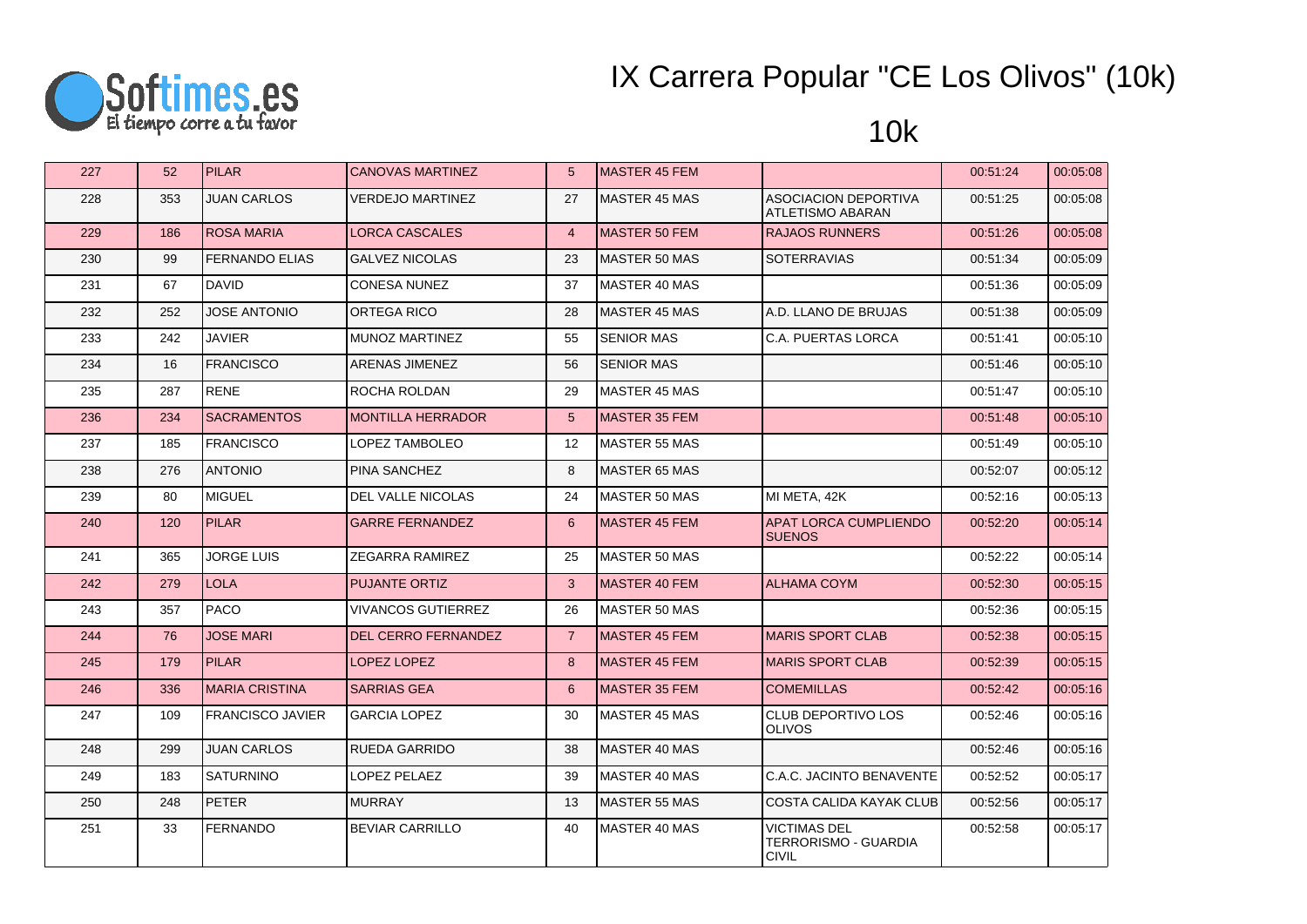

| 252 | 34  | <b>PEDRO</b>            | <b>BLAZQUEZ HERNANDEZJ</b> | 14             | <b>MASTER 55 MAS</b> |                                                        | 00:53:01 | 00:05:18 |
|-----|-----|-------------------------|----------------------------|----------------|----------------------|--------------------------------------------------------|----------|----------|
| 253 | 118 | <b>JOSE MANUEL</b>      | <b>GARCIA TERUEL</b>       | 37             | <b>MASTER 35 MAS</b> | <b>RAJAOS RUNNERS</b>                                  | 00:53:06 | 00:05:18 |
| 254 | 85  | <b>JORGE</b>            | <b>ESQUER ORTIN</b>        | 15             | <b>MASTER 55 MAS</b> | MI META, 42K                                           | 00:53:10 | 00:05:19 |
| 255 | 210 | <b>ANTONIO</b>          | MARTINEZ LAFUENTE          | 16             | <b>MASTER 55 MAS</b> |                                                        | 00:53:13 | 00:05:19 |
| 256 | 190 | <b>MARIA DEL PILAR</b>  | <b>LUCAS GARCIA</b>        | $\overline{7}$ | <b>MASTER 35 FEM</b> | <b>ASOCIACION DEPORTIVA</b><br><b>ATLETISMO ABARAN</b> | 00:53:15 | 00:05:19 |
| 257 | 138 | <b>NOELIA</b>           | <b>GONZALEZ GALVEZ</b>     | 9              | <b>SENIOR FEM</b>    |                                                        | 00:53:20 | 00:05:20 |
| 258 | 97  | <b>JOSE RAMON</b>       | <b>GALLEGO VIDAL</b>       | 38             | <b>MASTER 35 MAS</b> | A.D.CEUTI ATLETISMO                                    | 00:53:25 | 00:05:20 |
| 259 | 334 | <b>LARA</b>             | <b>SANMARTIN AISA</b>      | 9              | <b>MASTER 45 FEM</b> | <b>COSTERA SUR TRAIL PAN</b><br><b>MORENO</b>          | 00:53:28 | 00:05:20 |
| 260 | 209 | JERO                    | <b>MARTINEZ HERNANDEZ</b>  | 57             | <b>SENIOR MAS</b>    |                                                        | 00:53:31 | 00:05:21 |
| 261 | 333 | <b>SERGIO</b>           | <b>SANCHEZ TOVAR</b>       | 39             | <b>MASTER 35 MAS</b> | <b>COMEMILLAS</b>                                      | 00:53:31 | 00:05:21 |
| 262 | 364 | <b>JOSE MANUEL</b>      | ZARAGOZA QUESADA           | 58             | <b>SENIOR MAS</b>    |                                                        | 00:53:34 | 00:05:21 |
| 263 | 152 | <b>JUAN CARLOS</b>      | <b>HERNANDEZ MARTINEZ</b>  | 27             | MASTER 50 MAS        |                                                        | 00:53:43 | 00:05:22 |
| 264 | 195 | <b>ALVARO</b>           | <b>MARCO</b>               | 41             | MASTER 40 MAS        | ELEFANTES DE ZARAICHE                                  | 00:54:00 | 00:05:24 |
| 265 | 49  | <b>MARIA PILAR</b>      | <b>CANO TOLEDO</b>         | 8              | <b>MASTER 35 FEM</b> | C.A. VILLA DE BLANCA                                   | 00:54:06 | 00:05:24 |
| 266 | 117 | <b>OSCAR</b>            | <b>GARCIA SANCHEZ</b>      | 28             | MASTER 50 MAS        | <b>CORREBIRRAS</b>                                     | 00:54:07 | 00:05:24 |
| 267 | 127 | <b>MONTSE</b>           | <b>GOMEZ EGEA</b>          | 10             | <b>MASTER 45 FEM</b> | <b>CORREBIRRAS</b>                                     | 00:54:08 | 00:05:24 |
| 268 | 291 | <b>ANGEL</b>            | RODRIGUEZ SAURA            | 17             | <b>MASTER 55 MAS</b> | C.D. RUNTRITON<br><b>CARTAGENA</b>                     | 00:54:08 | 00:05:24 |
| 269 | 374 | <b>GABRIEL</b>          | <b>GONZALEZ GUARDIOLA</b>  | 31             | <b>MASTER 45 MAS</b> | <b>CORREBIRRAS</b>                                     | 00:54:09 | 00:05:24 |
| 270 | 69  | <b>MARIO</b>            | <b>CORBALAN NAVARRO</b>    | 59             | <b>SENIOR MAS</b>    |                                                        | 00:54:12 | 00:05:25 |
| 271 | 116 | <b>LAURA</b>            | <b>GARCIA PRADOS</b>       | 11             | <b>MASTER 45 FEM</b> |                                                        | 00:54:12 | 00:05:25 |
| 272 | 285 | <b>JESUS FRANCISCO</b>  | RIVAS CABELLO              | 40             | <b>MASTER 35 MAS</b> |                                                        | 00:54:17 | 00:05:25 |
| 273 | 290 | <b>RAQUEL</b>           | RODRIGUEZ SANCHEZ          | 12             | <b>MASTER 45 FEM</b> | <b>C.A. MOLINA AVESCO</b>                              | 00:54:19 | 00:05:25 |
| 274 | 160 | <b>FRANCISCO MIGUEL</b> | <b>JOVER RODENAS</b>       | 29             | MASTER 50 MAS        |                                                        | 00:54:25 | 00:05:26 |
| 275 | 136 | <b>MATEO</b>            | <b>GONZALEZ</b>            | 42             | MASTER 40 MAS        |                                                        | 00:54:27 | 00:05:26 |
| 276 | 189 | <b>GABRIEL</b>          | LOZANO MORENO              | 18             | <b>MASTER 55 MAS</b> | MI META, 42K                                           | 00:54:27 | 00:05:26 |
| 277 | 318 | <b>INIGO</b>            | SANCHEZ CAMARA             | 30             | MASTER 50 MAS        |                                                        | 00:54:30 | 00:05:27 |
|     |     |                         |                            |                |                      |                                                        |          |          |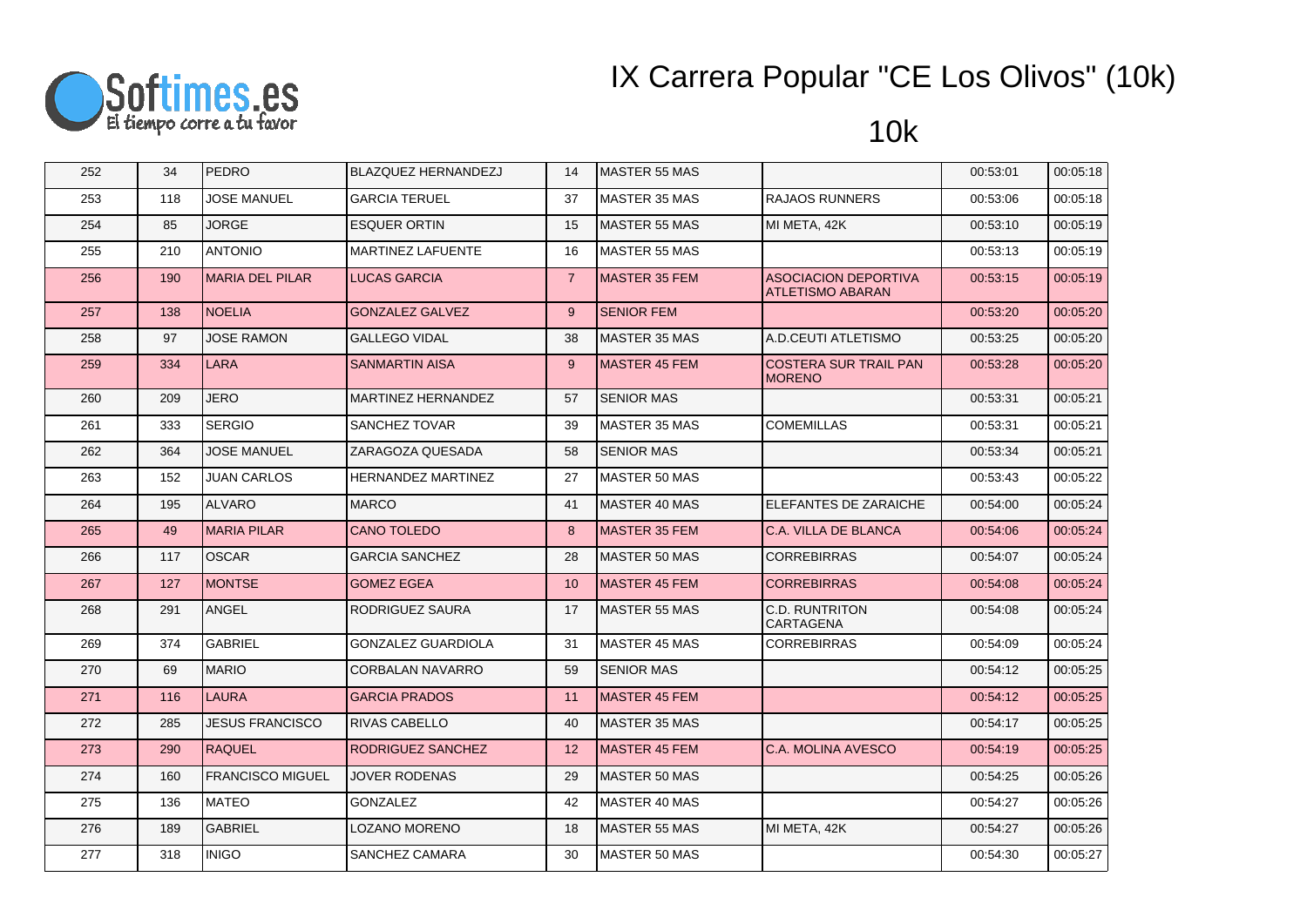

| 278 | 12  | <b>LUIS</b>              | ANDRES MARTINEZ          | 9                 | <b>MASTER 65 MAS</b> | C.A. FONDISTAS YECLA                   | 00:54:34 | 00:05:27 |
|-----|-----|--------------------------|--------------------------|-------------------|----------------------|----------------------------------------|----------|----------|
| 279 | 321 | <b>CRISTINA</b>          | SANCHEZ CARRASCO         | 10                | <b>SENIOR FEM</b>    |                                        | 00:54:36 | 00:05:27 |
| 280 | 65  | <b>JULIO</b>             | <b>COLLADO</b>           | 60                | <b>SENIOR MAS</b>    |                                        | 00:54:37 | 00:05:27 |
| 281 | 338 | <b>AMADOR</b>            | SERRANO MARTINEZ         | 41                | <b>MASTER 35 MAS</b> | C.D. RUNTRITON<br>CARTAGENA            | 00:54:42 | 00:05:28 |
| 282 | 326 | <b>JUAN ANTONIO</b>      | SANCHEZ OLIVARES         | 31                | <b>MASTER 50 MAS</b> | A.D. LLANO DE BRUJAS                   | 00:54:46 | 00:05:28 |
| 283 | 235 | <b>PAQUI</b>             | <b>MORA SANCHEZ</b>      | $\mathbf{1}$      | <b>MASTER 55 FEM</b> | A.D. LLANO DE BRUJAS                   | 00:54:48 | 00:05:28 |
| 284 | 48  | <b>MYRYAN</b>            | <b>CANO MORA</b>         | 11                | <b>SENIOR FEM</b>    | A.D. LLANO DE BRUJAS                   | 00:54:48 | 00:05:28 |
| 285 | 216 | <b>FRANCISCO ANTONIO</b> | <b>MARTINEZ PEREZ</b>    | 32                | <b>MASTER 50 MAS</b> | C.A. FONDISTAS YECLA                   | 00:54:52 | 00:05:29 |
| 286 | 81  | <b>JOAQUIN</b>           | <b>DIAZ MARTINEZ</b>     | 33                | <b>MASTER 50 MAS</b> | <b>CORREBIRRAS</b>                     | 00:55:06 | 00:05:30 |
| 287 | 302 | <b>JULIA</b>             | <b>RUIZ CAZORLA</b>      | $\overline{4}$    | <b>MASTER 40 FEM</b> | <b>SOTERRAVIAS</b>                     | 00:55:11 | 00:05:31 |
| 288 | 123 | <b>CARMEN MARIA</b>      | <b>GIMENEZ ROS</b>       | $12 \overline{ }$ | <b>SENIOR FEM</b>    |                                        | 00:55:19 | 00:05:31 |
| 289 | 170 | <b>JOAQUIN</b>           | LARA MARIN               | 61                | <b>SENIOR MAS</b>    |                                        | 00:55:27 | 00:05:32 |
| 290 | 225 | <b>JESUS</b>             | <b>MIRA MILANES</b>      | 19                | <b>MASTER 55 MAS</b> | <b>AUXILIAR CONSERVERA</b>             | 00:55:27 | 00:05:32 |
| 291 | 313 | <b>JOSE ANTONIO</b>      | SALMERON GUARDIOLA       | 43                | <b>MASTER 40 MAS</b> |                                        | 00:55:30 | 00:05:33 |
| 292 | 370 | <b>JOSE MIGUEL</b>       | MORA GOMEZ               | 32                | <b>MASTER 45 MAS</b> | A.D. LLANO DE BRUJAS                   | 00:55:39 | 00:05:33 |
| 293 | 249 | <b>FRANCISCO JOSE</b>    | NAVARRO JARA             | 62                | <b>SENIOR MAS</b>    | A.D. LLANO DE BRUJAS                   | 00:55:40 | 00:05:34 |
| 294 | 259 | <b>JOSE IGNACIO</b>      | <b>PARRA CONTRERAS</b>   | 42                | <b>MASTER 35 MAS</b> |                                        | 00:55:42 | 00:05:34 |
| 295 | 13  | <b>ISABEL</b>            | <b>ANGEL RAJA</b>        | 5 <sup>5</sup>    | MASTER 40 FEM        | <b>C.A. FUENTE ALAMO</b>               | 00:55:46 | 00:05:34 |
| 296 | 300 | <b>BLAS ANGEL</b>        | <b>RUIPEREZ PENALVER</b> | 33                | <b>MASTER 45 MAS</b> | <b>EXCALIBUR</b>                       | 00:55:52 | 00:05:35 |
| 297 | 223 | <b>VICTORIA</b>          | <b>MEDINA</b>            | 6                 | <b>MASTER 40 FEM</b> |                                        | 00:55:53 | 00:05:35 |
| 298 | 217 | JOSE                     | MARTINEZ RODRIGUEZ       | 34                | <b>MASTER 45 MAS</b> | APAT LORCA CUMPLIENDO<br><b>SUENOS</b> | 00:56:00 | 00:05:36 |
| 299 | 293 | <b>SALVADOR</b>          | <b>ROMANI SOTO</b>       | 34                | <b>MASTER 50 MAS</b> |                                        | 00:56:04 | 00:05:36 |
| 300 | 78  | <b>JOSE MARIA</b>        | DEL POZO SANZ            | 35                | <b>MASTER 50 MAS</b> | <b>CLUB KAMPAMENTO BASE</b>            | 00:56:10 | 00:05:37 |
| 301 | 107 | <b>CARLOS</b>            | <b>GARCIA HERNANDEZ</b>  | 35                | MASTER 45 MAS        |                                        | 00:56:21 | 00:05:38 |
| 302 | 149 | PEDRO                    | <b>HELLIN GOMEZ</b>      | 10 <sup>1</sup>   | <b>MASTER 65 MAS</b> |                                        | 00:56:27 | 00:05:38 |
| 303 | 323 | <b>RAFAEL</b>            | SANCHEZ MARTINEZ         | 44                | <b>MASTER 40 MAS</b> |                                        | 00:56:35 | 00:05:39 |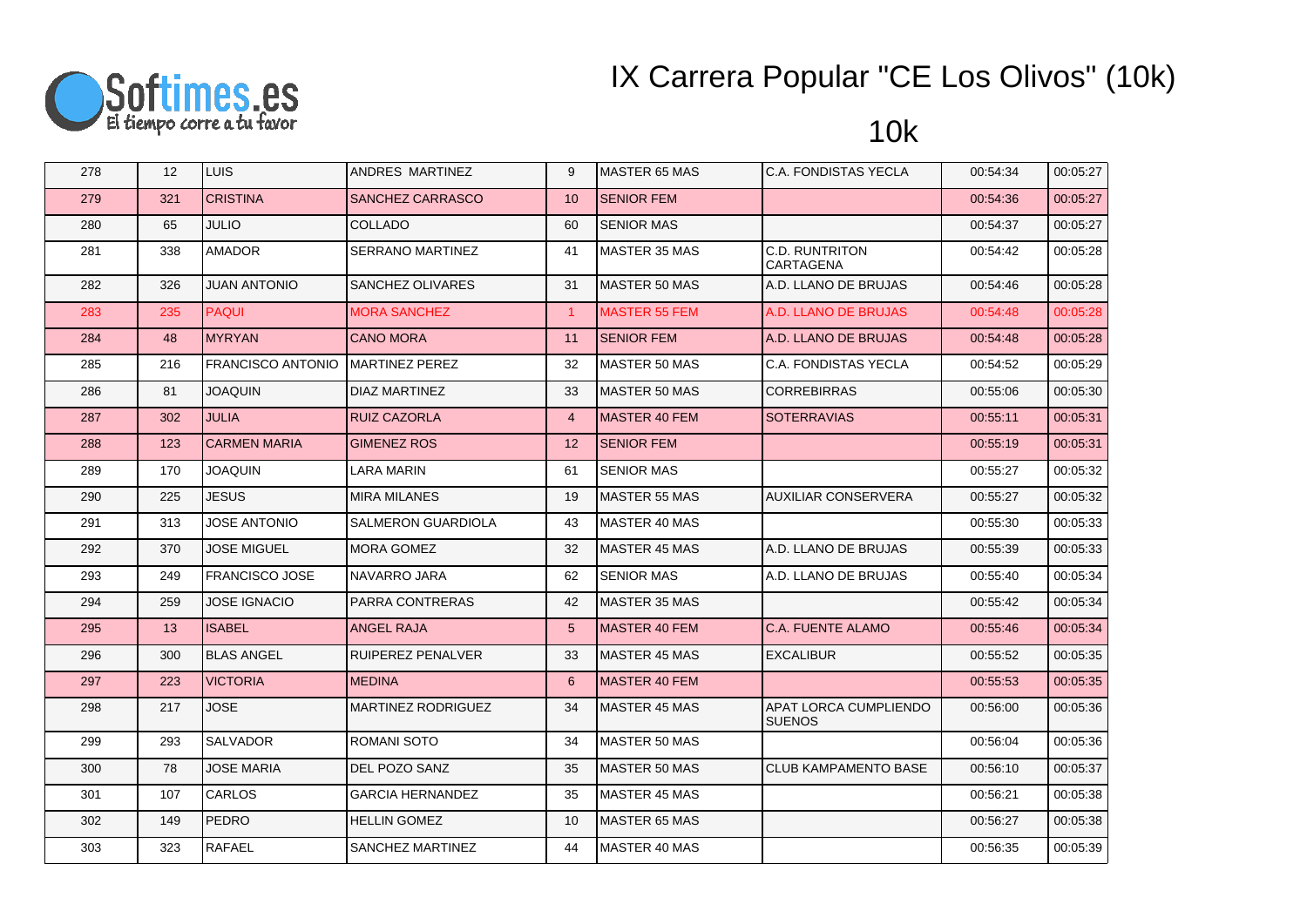

| 304 | 211 | <b>JOSE</b>          | <b>MARTINEZ LAGE</b>      | 43              | MASTER 35 MAS         |                                                             | 00:56:41 | 00:05:40 |
|-----|-----|----------------------|---------------------------|-----------------|-----------------------|-------------------------------------------------------------|----------|----------|
| 305 | 247 | <b>ROSA</b>          | <b>MURCIA BERMEJO</b>     | 13              | <b>MASTER 45 FEM</b>  |                                                             | 00:56:49 | 00:05:40 |
| 306 | 262 | <b>JESSICA</b>       | <b>PEDREGAL</b>           | 9               | <b>MASTER 35 FEM</b>  | <b>C.A. LAS TORRES DE</b><br><b>COTILLAS</b>                | 00:56:54 | 00:05:41 |
| 307 | 297 | <b>ENRIQUE</b>       | ROS LOPEZ                 | 36              | MASTER 45 MAS         | <b>EQUIPOGRASSHOPPER</b>                                    | 00:56:54 | 00:05:41 |
| 308 | 115 | <b>MARI CRUZ</b>     | <b>GARCIA PARRA</b>       | $\overline{7}$  | IMASTER 40 FEM        |                                                             | 00:56:54 | 00:05:41 |
| 309 | 122 | <b>MARIA DOLORES</b> | <b>GIL MARCO</b>          | 13              | <b>SENIOR FEM</b>     | LORQUI RUNNERS                                              | 00:56:55 | 00:05:41 |
| 310 | 114 | PEDRO ANGEL          | <b>GARCIA PARRA</b>       | 44              | MASTER 35 MAS         |                                                             | 00:56:55 | 00:05:41 |
| 311 | 3   | JUAN                 | <b>AGUILAR GARCIA</b>     | 20              | <b>MASTER 55 MAS</b>  | LORQUI RUNNERS                                              | 00:56:56 | 00:05:41 |
| 312 | 43  | <b>MARIA JOSE</b>    | <b>CALONGE CERVANTES</b>  | $\overline{2}$  | <b>IMASTER 55 FEM</b> | ZANCADAS SOBRE RUEDAS                                       | 00:56:58 | 00:05:41 |
| 313 | 135 | <b>DEMETRIA</b>      | <b>GOMEZ TRIGUEROS</b>    | 5 <sup>5</sup>  | <b>MASTER 50 FEM</b>  | <b>CLUB CHOTACABRAS</b>                                     | 00:57:02 | 00:05:42 |
| 314 | 98  | <b>ISMAEL</b>        | <b>GALVEZ ALARCON</b>     | 45              | MASTER 40 MAS         | <b>VICTIMAS DEL</b><br>TERRORISMO - GUARDIA<br><b>CIVIL</b> | 00:57:04 | 00:05:42 |
| 315 | 42  | <b>ELENA</b>         | CALMACHE ALCARAZ          | 14              | MASTER 45 FEM         | A.D. LLANO DE BRUJAS                                        | 00:57:04 | 00:05:42 |
| 316 | 30  | <b>JOSE ANTONIO</b>  | <b>BELTRAN RUIZ</b>       | 37              | <b>IMASTER 45 MAS</b> | <b>COMEMILLAS</b>                                           | 00:57:09 | 00:05:42 |
| 317 | 142 | JUAN JOSE            | <b>GUARDIOLA MARTINEZ</b> | 21              | <b>MASTER 55 MAS</b>  | <b>CORREBIRRAS</b>                                          | 00:57:42 | 00:05:46 |
| 318 | 197 | <b>ISRAEL</b>        | <b>MARIN CUTILLAS</b>     | 45              | <b>MASTER 35 MAS</b>  |                                                             | 00:57:51 | 00:05:47 |
| 319 | 148 | OSCAR                | <b>GUZMAN SANCHEZ</b>     | 46              | MASTER 35 MAS         | <b>ELEFANTES DE ZARAICHE</b>                                | 00:58:09 | 00:05:48 |
| 320 | 378 | <b>JOSE</b>          | <b>CAPEL</b>              | $\overline{4}$  | MASTER 60 MAS         |                                                             | 00:58:10 | 00:05:49 |
| 321 | 169 | <b>TONI</b>          | LACARCEL HURTADO          | 3               | <b>MASTER 55 FEM</b>  | <b>RAJAOS RUNNERS</b>                                       | 00:58:17 | 00:05:49 |
| 322 | 215 | YULY                 | <b>MARTINEZ NICOLAS</b>   | 8               | <b>MASTER 40 FEM</b>  | <b>C.D. RUNTRITON</b><br><b>CARTAGENA</b>                   | 00:58:19 | 00:05:49 |
| 323 | 113 | <b>TAMARA</b>        | <b>GARCIA NAVARRO</b>     | 10 <sup>1</sup> | <b>MASTER 35 FEM</b>  | <b>CARTAGENA TRAIL</b>                                      | 00:58:20 | 00:05:50 |
| 324 | 205 | <b>DANIEL</b>        | <b>MARTINEZ BERNAL</b>    | 47              | MASTER 35 MAS         |                                                             | 00:58:43 | 00:05:52 |
| 325 | 154 | <b>JULIET</b>        | <b>HUNT</b>               | $9^{\circ}$     | <b>IMASTER 40 FEM</b> |                                                             | 00:58:45 | 00:05:52 |
| 326 | 284 | <b>ADRIANA</b>       | <b>RAMOS IBANEZ</b>       | 14              | <b>SENIOR FEM</b>     |                                                             | 00:58:48 | 00:05:52 |
| 327 | 310 | <b>CRISTIAN</b>      | <b>SAEZ MARTINEZ</b>      | 63              | <b>SENIOR MAS</b>     | <b>CASILLAS FC</b>                                          | 00:59:03 | 00:05:54 |
| 328 | 376 | <b>MARIA BELEN</b>   | <b>GONZALEZ RUBIO</b>     | 10 <sup>°</sup> | <b>MASTER 40 FEM</b>  | <b>FONDISTAS DE</b><br><b>ALCANTARILLA</b>                  | 00:59:18 | 00:05:55 |